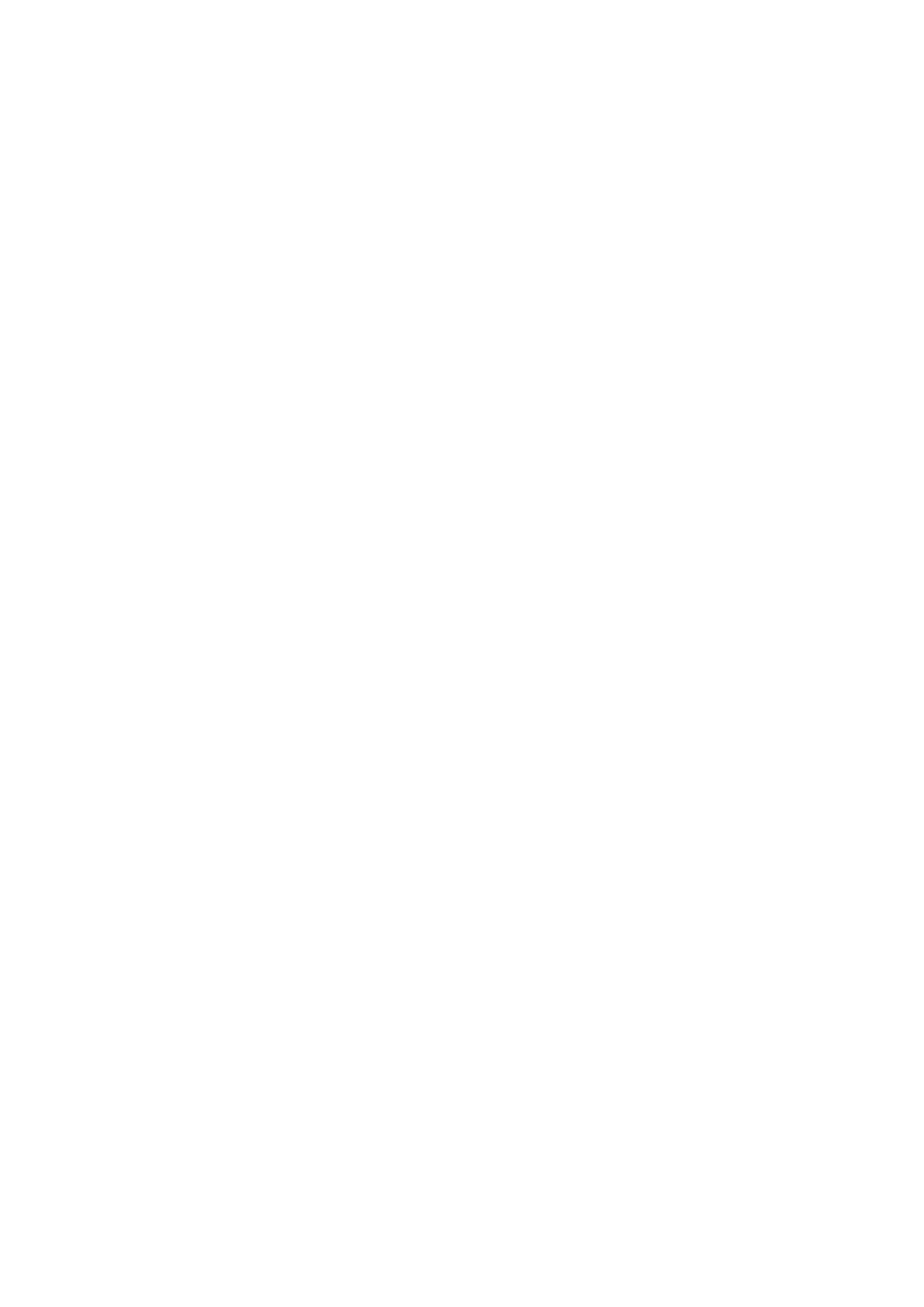

# *Workshop on Guidance on Assessment Factors to Derive a DNEL*

*25 March 2010, Barza d'Ispra*

Workshop Report No. 20

Brussels, December 2010

ISSN 2078-7200-20 (print) ISSN 2078-7219-20 (online)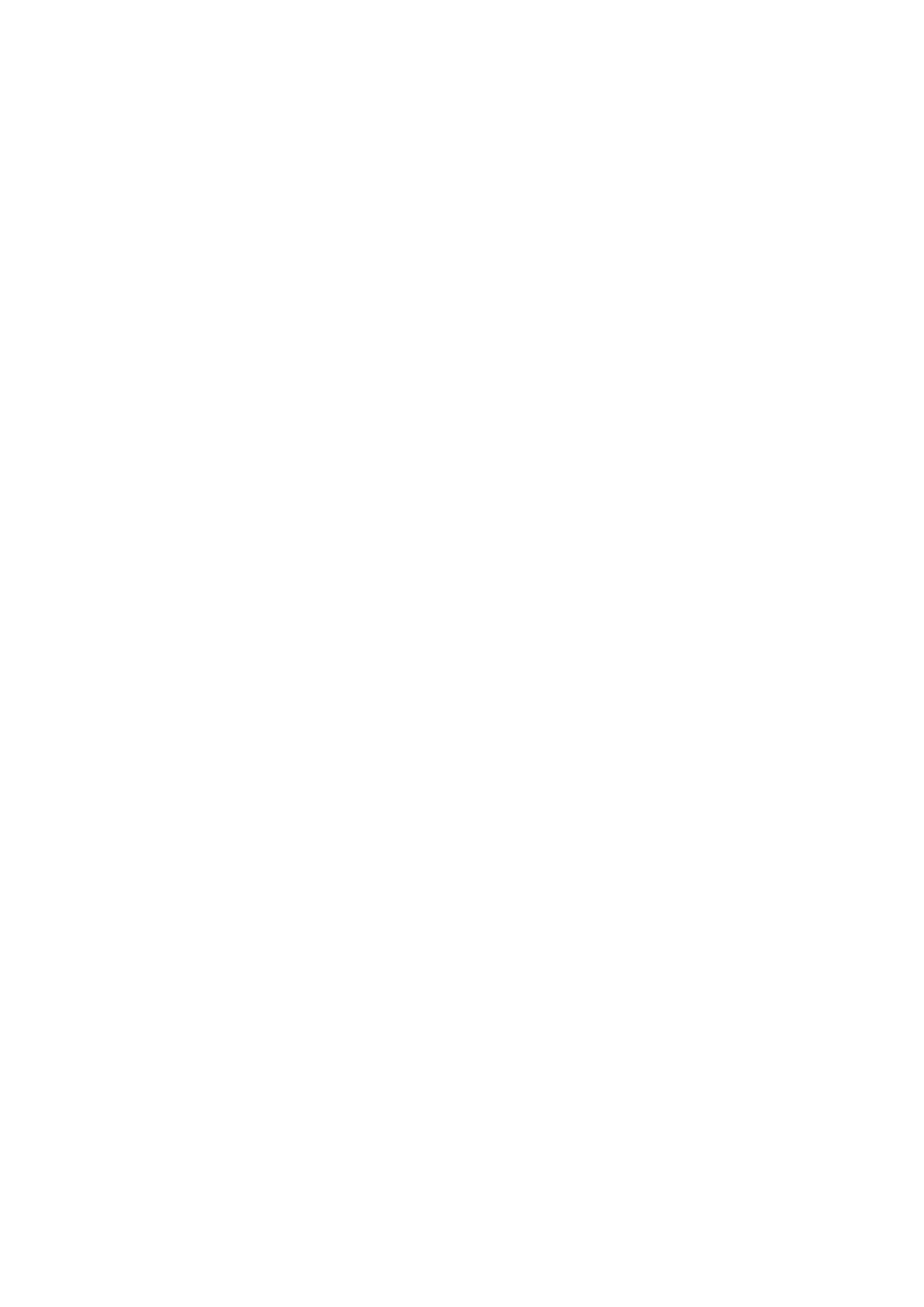# **ECETOC WORKSHOP REPORT NO. 20**

#### **© Copyright – ECETOC AISBL**

European Centre for Ecotoxicology and Toxicology of Chemicals 4 Avenue E. Van Nieuwenhuyse (Bte 6), B-1160 Brussels, Belgium.

All rights reserved. No part of this publication may be reproduced, copied, stored in a retrieval system or transmitted in any form or by any means, electronic, mechanical, photocopying, recording or otherwise without the prior written permission of the copyright holder. Applications to reproduce, store, copy or translate should be made to the Secretary General. ECETOC welcomes such applications. Reference to the document, its title and summary may be copied or abstracted in data retrieval systems without subsequent reference.

The content of this document has been prepared and reviewed by experts on behalf of ECETOC with all possible care and from the available scientific information. It is provided for information only. ECETOC cannot accept any responsibility or liability and does not provide a warranty for any use or interpretation of the material contained in the publication.

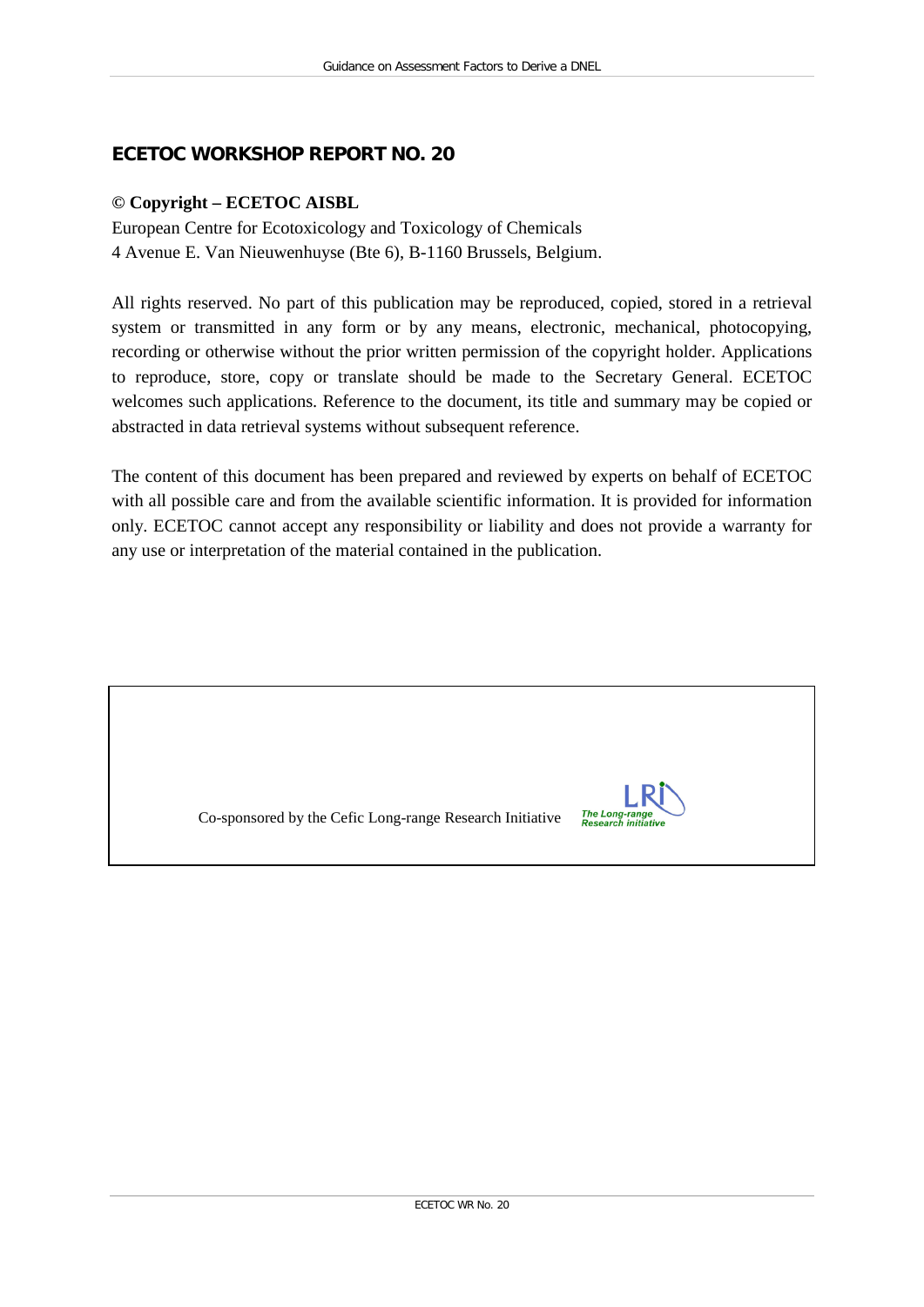**Guidance on Assessment Factors to Derive a DNEL**

#### **CONTENTS**

|                                         | 1. EXECUTIVE SUMMARY                    | 1              |  |
|-----------------------------------------|-----------------------------------------|----------------|--|
|                                         | 2. BACKGROUND                           | $\overline{2}$ |  |
|                                         | 3. PLENARY LECTURES                     | 3              |  |
|                                         | <b>4. BREAKOUT SESSIONS</b>             | 9              |  |
|                                         | <b>BIBLIOGRAPHY</b>                     | 15             |  |
| <b>ABBREVIATIONS</b>                    |                                         |                |  |
| <b>APPENDIX 1: WORKSHOP PROGRAMME</b>   |                                         |                |  |
| <b>APPENDIX 2: LIST OF PARTICIPANTS</b> |                                         |                |  |
|                                         | <b>APPENDIX 3: ORGANISING COMMITTEE</b> |                |  |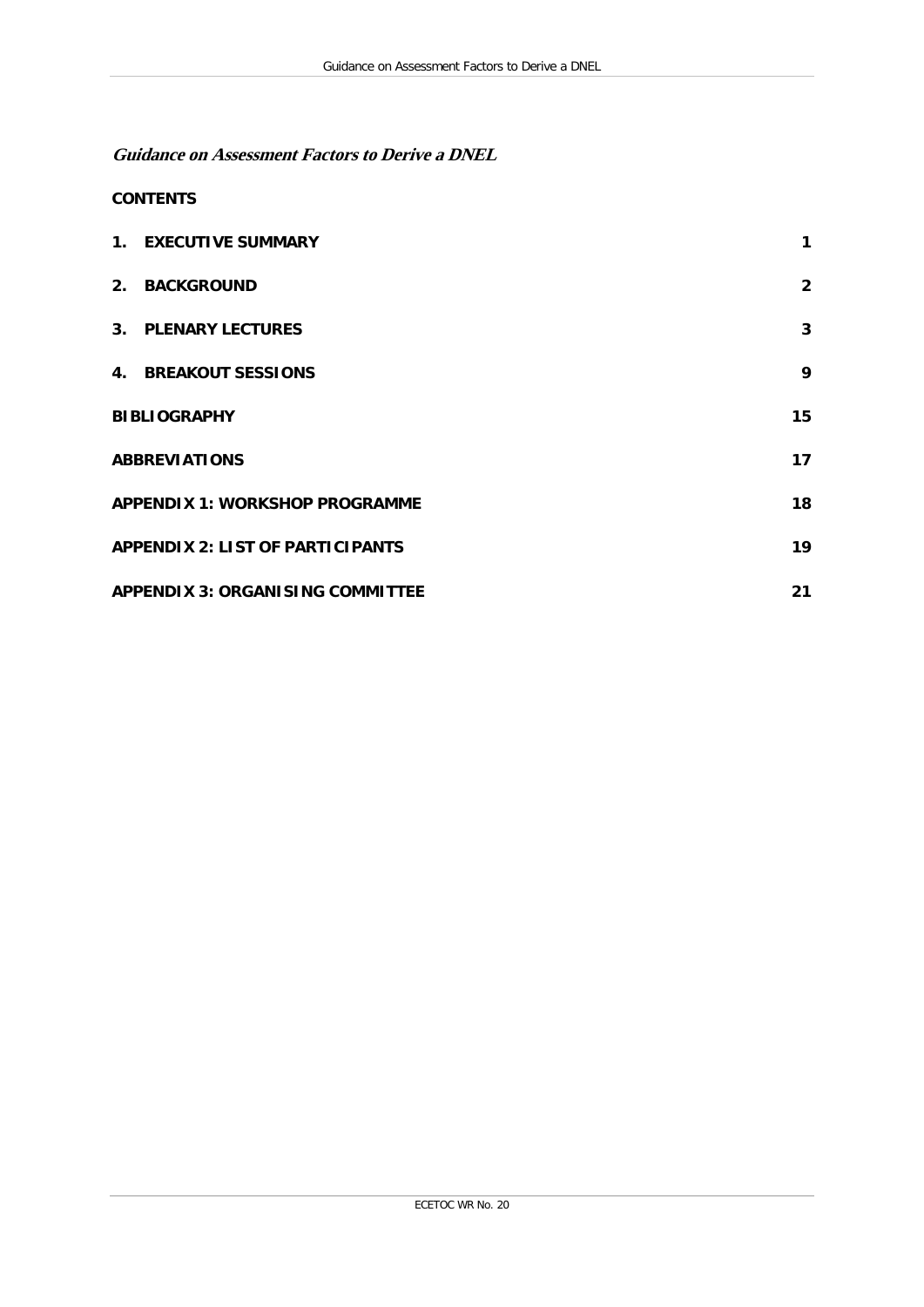# <span id="page-6-0"></span>**1. EXECUTIVE SUMMARY**

Under REACH, chemicals produced in or imported into the EU, in amounts of  $\geq 10$  tons/year, require detailed registration dossiers including a chemical safety assessment. One key element for the chemical safety assessment is the derived no-effect level (DNEL) which in turn depends upon the point of departure of the hazard assessment and the assessment factor (AF) applied. The REACH 'Guidance on information requirements and chemical safety assessment' (REACH TGD) contains in Chapter R.8 a number of AF for extrapolation of animal data to man that are based on previous experience and convention, and are thus proposed as default values.

Previous ECETOC Task Forces have developed concepts for so-called 'informed' AF based on animal data (TR 86) and for the use of human data (TR 104) to develop AF. A recently convened ECETOC Task Force looked at further published literature to substantiate the proposed informed AF. It also worked examples, based on SCOEL data, in order to show differences in DNEL when applying default or informed AF. The draft report from the Task Force was presented to the Workshop participants that came from regulatory bodies, academia and industry. This report summarises the presentations given at the workshop and the outcome of the discussions.

In conclusion, it was realised that there are some sensitivities regarding the suggestions made and the timing of the report. For some of the issues addressed in ECETOC's draft report, e.g. on the question of the necessary conservatism, it became evident that the positions taken by the different Workshop participants were not far apart and some common ground could be gained. However, for a number of approaches in the REACH TGD and those proposed by the ECETOC Task Force on the justification for the application of informed AF, e.g. the need for a residual AF of 2.5 for remaining overall uncertainty, some of the participants raised the need for more scientific evaluation.

The valuable discussions in the breakout sessions revealed a number of helpful suggestions for improvement of the draft report. Among those were:

- Registrants should be very precise when changing default AF.
- The ECETOC report should demonstrate better where the TGD AF are too conservative.
- The wording in the ECETOC report should also respect this, i.e. not to advise against the TGD default AF. The use of informed AF need to be put appropriately into context.
- A point estimate, i.e. a single AF, does not reflect the distribution of data. Several participants criticised the ECETOC approach since in deriving AF not only scientific considerations are to be taken into account. To decide on the proportion of the population to be protected by a given DNEL a political and societal agreement is required on the necessary level of confidence, or remaining uncertainty, and level of protection.
- Human data should be ranked and weighted in the light of the relevant animal data. Also negative human data can be of relevance, e.g. in the case of irritation and sensitisation.

All of these proposals were taken up into the final report of the Task Force (meanwhile published as Technical Report No. 110).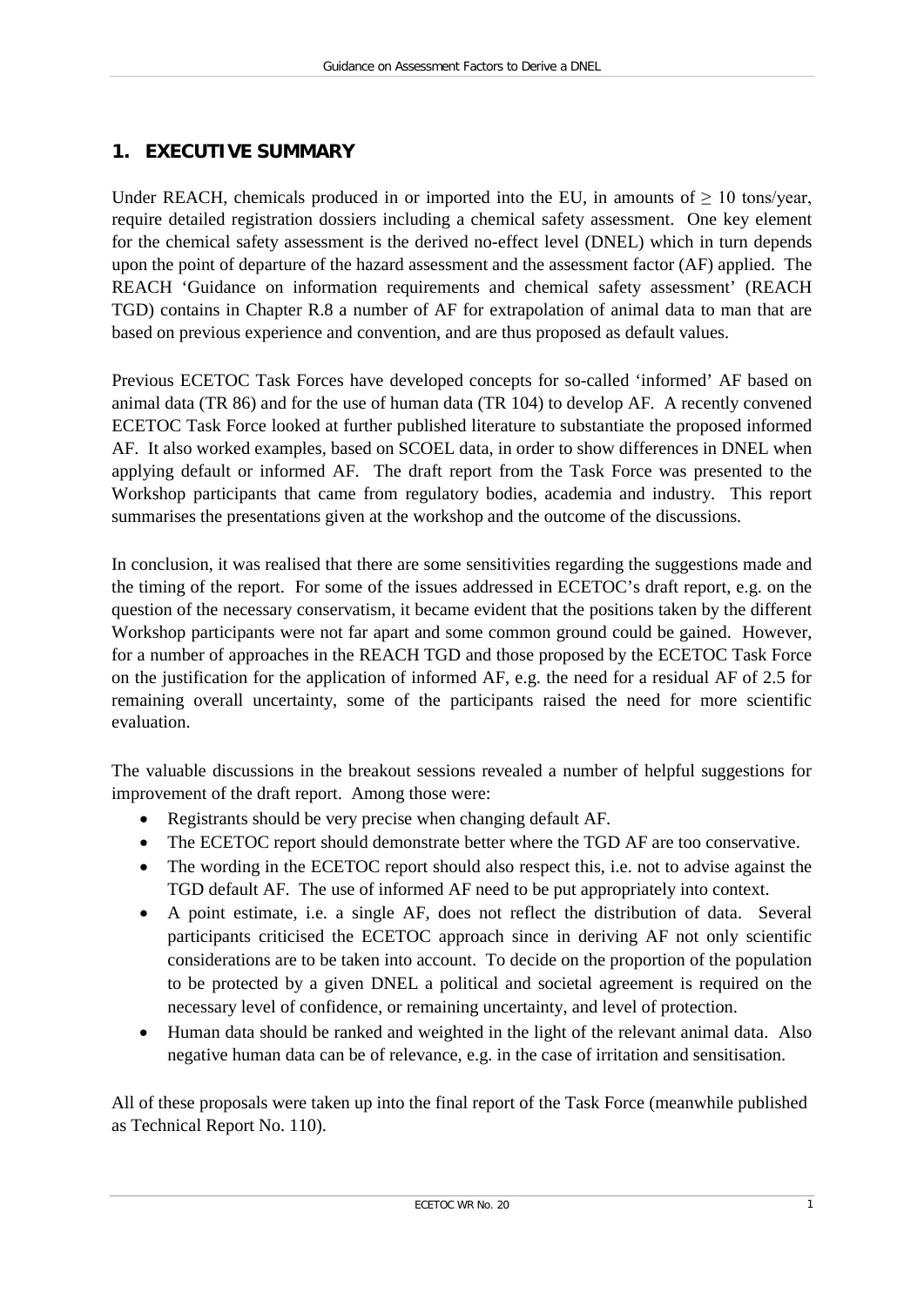# <span id="page-7-0"></span>**2. BACKGROUND**

The REACH 'Guidance on information requirements and chemical safety assessment' (REACH TGD), Chapter R.8 'Characterisation of dose[concentration]-response for human health' proposes a tiered and systematic approach for the delineation of Derived No Effect Levels (DNEL) (and Derived Minimal Effects Levels - DMEL) including the application of assessment factors for extrapolation from animal data to man (ECHA, 2008). A tiered and systematic approach to derive DNEL is supported by industry as a reasonable approach. Nevertheless, it is deemed advisable to provide additional scientific arguments and pragmatic recommendations, which in some cases may diverge from the standard procedure proposed in the REACH TGD.

Chapter R.8 recommends default assessment factors in absence of scientifically justified and chemical-specific ones. To complement these defaults, an ECETOC Task Force has prepared guidance on science-based factors that could be used based upon current knowledge. Examples have been developed on how this approach has been used by SCOEL (EU Scientific Committee on Occupational Exposure Limits) in the recent past.

A parallel project carried out by the Fraunhofer Institute for Toxicology and Experimental Medicine for the detergent's industry initiative ERASM (Environmental Risk Assessment and Management) produced similar guidance (Batke *et al*, 2010). The ERASM project analysed the RepDose database that contains over 1700 repeat dose toxicology studies.

This Workshop was held to disseminate the approaches developed by the ECETOC Task Force and the ERASM project. Workshop participants were asked to discuss the proposals made and to assess where the science could be further developed in support of the implementation of REACH (EU, 2006a). The primary target audience of the Workshop were those in industry that are directly involved in the preparation of chemical safety dossiers under REACH. Regulators and academics were invited as observers and discussion partners.

The Workshop participants provided valuable feedback which has been incorporated into the final report of the Task Force: 'Guidance on Assessment Factors to Drive a DNEL' (published as ECETOC Technical Report No. 110, October 2010). The present report summarises the presentations given and the discussions in the breakout groups and in plenary.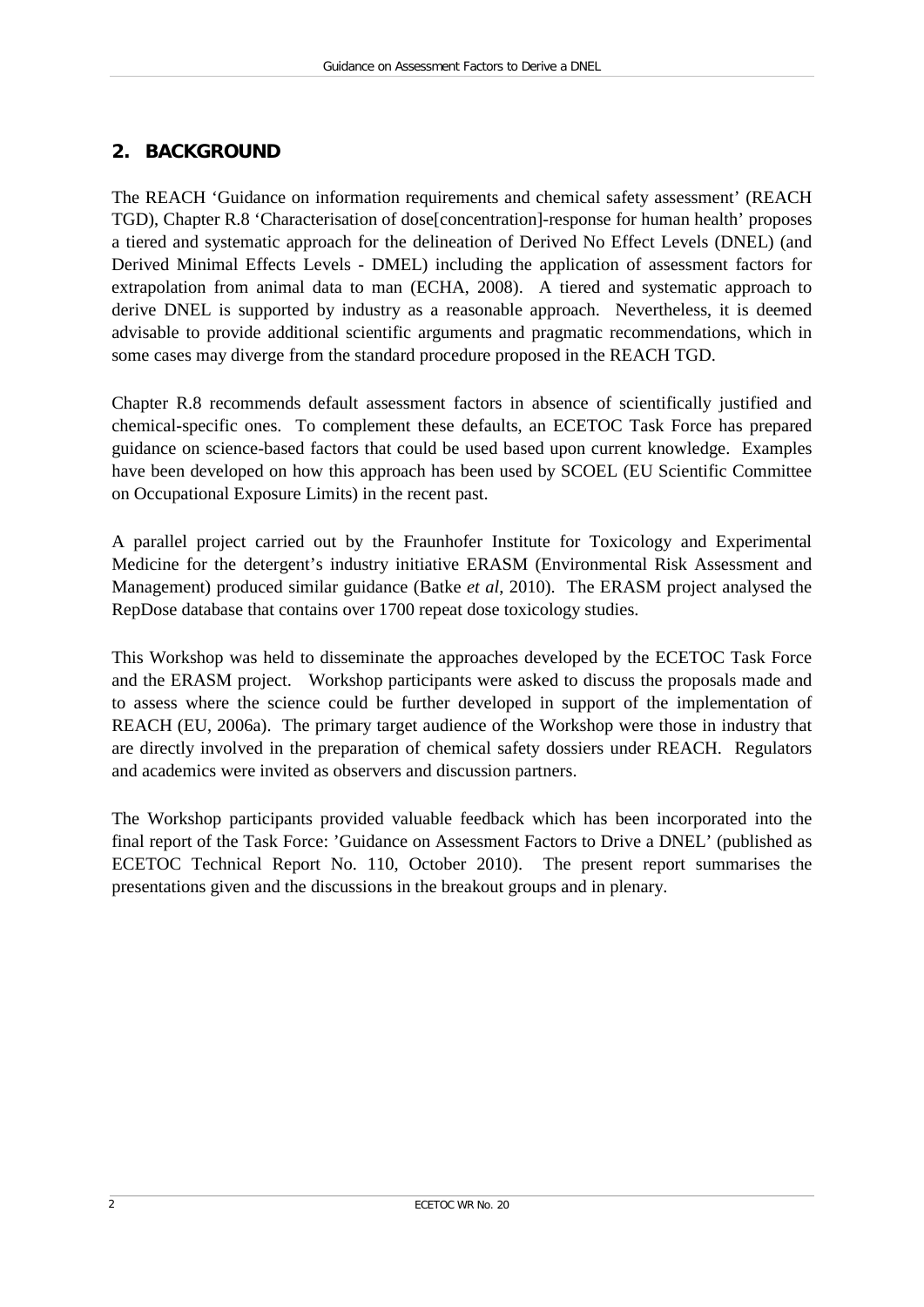# <span id="page-8-0"></span>**3. PLENARY LECTURES**

#### **Hans-Jürgen Wiegand on the role of assessment factors in the REACH process:**

REACH requires registration dossiers including chemical safety assessments  $( \geq 10 \text{ tons/year})$ (EU, 2006a). In these dossiers, exposure scenarios need to be justified against the DNEL based upon hazard assessments addressing:

- Acute or repeated exposure;
- different exposure routes (such as inhalation or skin contact);
- differentiation between systemic and local effects;
- and between workplace and general population exposure.

The publication of the REACH TGD triggered discussion within experts of the chemical industry on whether default assessment factors (AF) of Chapter R.8 may predominantly be applied for substances with limited information, or whether there is any scientific justification for more suitable, data-derived DNEL for substances with a broad information basis. This workshop presented for discussion a practical basis by which industry would be able to justify the application of 'informed' AF as an alternative to those in the REACH TGD, Chapter R.8.

The use of informed AF for hazard and risk assessment is well-established (e.g. Scientific Committee on Occupational Exposure Limits - SCOEL). The report from the ECETOC Task Force that was presented in draft form to the workshop participants contains a number of case studies drawn from SCOEL documentation, and compares the outcome of assessments based on default versus informed AF (ECETOC, 2010; also of interest: ECETOC, 2003; 2009a; 2009b).

The ECETOC approach leads to a scientifically justified procedure in deriving more practical orientated DNEL, whilst still providing the necessary conservatism for the safety of workers and the general public.

### **George Rusch on the ECETOC approach to assessment factors for DNEL derivation:**

In deriving DNEL it is important to consider that they are more than exposure guidelines. In many cases they are comparative estimates of safety. For that reason, it is important to avoid misclassification of a substance as either more toxic or less toxic than it is. Over-classification can lead to choosing other less effective or more costly substances or unnecessary and expensive engineering control costs. When applied to land-use planning scenarios, over-classification could lead to unneeded restrictions. Under-classification can lead to possible exposures to toxic levels of the substance. The REACH TGD provides default AF that should be used when appropriate data is lacking or of limited reliability. Informed AF are based on a more robust data set. The ECETOC approach focuses on application of robust data sets to risk assessment. Most of the default factors were developed when our understanding of chemical toxicity was far more limited than it is today. As such, they were conservative by design.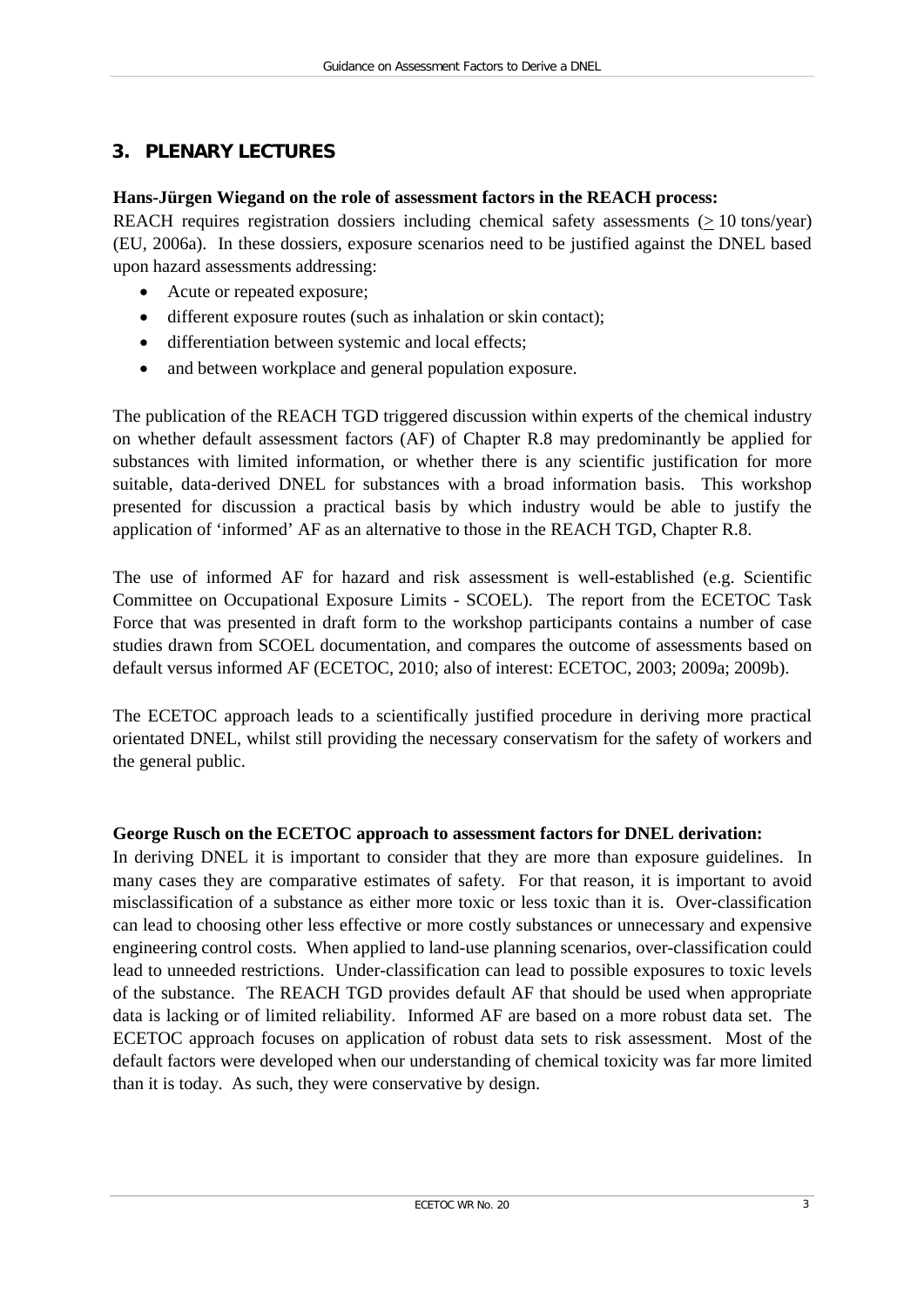The ECETOC Task Force reviewed the literature to derive informed AF based on current knowledge of toxicology and pharmacology. This information allowed the Task Force to refine some of the traditional AF. For example, today we know that a rat's metabolism is 4 times faster than a human's and that of a mouse is 7 times faster. Thus, on a mg/kg basis, the rat can metabolise a chemical 4 times faster than humans. We can therefore apply an allometric AF of 4 for rat or 7 for mouse data instead of 10 for both. Also studies of human responses have shown that the variation between normal and sensitive people is typically in the range of 2-5 and rarely more than 6. This again allows for a more precise application of an AF for sensitive members of the population.

In addition to these generalised approaches, having a better understanding of the mode (mechanisms) of action on a chemical-specific basis permits an even better basis for refining AF as does application of PBPK modelling and target tissue dosimetry. The table below on default AF from animal data provides a comparison of the default factors for extrapolation of toxicology data to human risk assessment as given in the REACH TGD and as developed by the ECETOC Task Force. In many cases, the default factors are similar. Where there are differences, the REACH TGD has presented the traditional approach while the ECETOC values are based on a current review of the literature.

Probably the area of greatest difference is the REACH TGD application of a 2.5 toxicodynamic AF for all other differences. The Task Force could not identify any support for this in the literature. Another area where different AF were considered was for simple direct-acting irritants in the area of exposure duration. The REACH TGD presents the same AF as are used for systemic effects while the Task Force recommends an AF of 1. The reason for the Task Force recommendation is that irritation is concentration-dependent and not dose-dependent. In fact, in cases of prolonged exposure, a person usually becomes more tolerant of the exposures. This has been observed in protracted single exposures as well as for workers exposed for many years to irritant gases. The final area where somewhat different values are derived is for intraspecies AF. Here the REACH TGD recommends 5 for workers and 10 for sensitive members of the population. The Task Force recommends 3 and 5, respectively. Many studies (e.g. Calabrese, 1985; Hattis *et al*, 1987; Glaubiger *et al*, 1982) have shown that, even for sensitive members of the population, the variation from the baseline population is rarely more than a factor of 3. Where large epidemiology studies are used, since they will contain sensitive members of the population, an AF of 1 could be used.

In the case of route-to-route extrapolation from oral to inhalation exposure, the REACH TGD would use 2:1. The ECETOC Task Force conducted a review to determine what the best values for this type of extrapolation should be. It also looked into the correct ratios for scaling from sub-acute to sub-chronic to chronic.

A final point that must be considered when combining adjustment factors is the resulting conservatism from multiplication of these numbers. Each uncertainty factor is designed to include sensitive members, who represent a minority of the population. As a result, these uncertainty factors are conservative. At the 95% confidence level, there is only a 5% chance that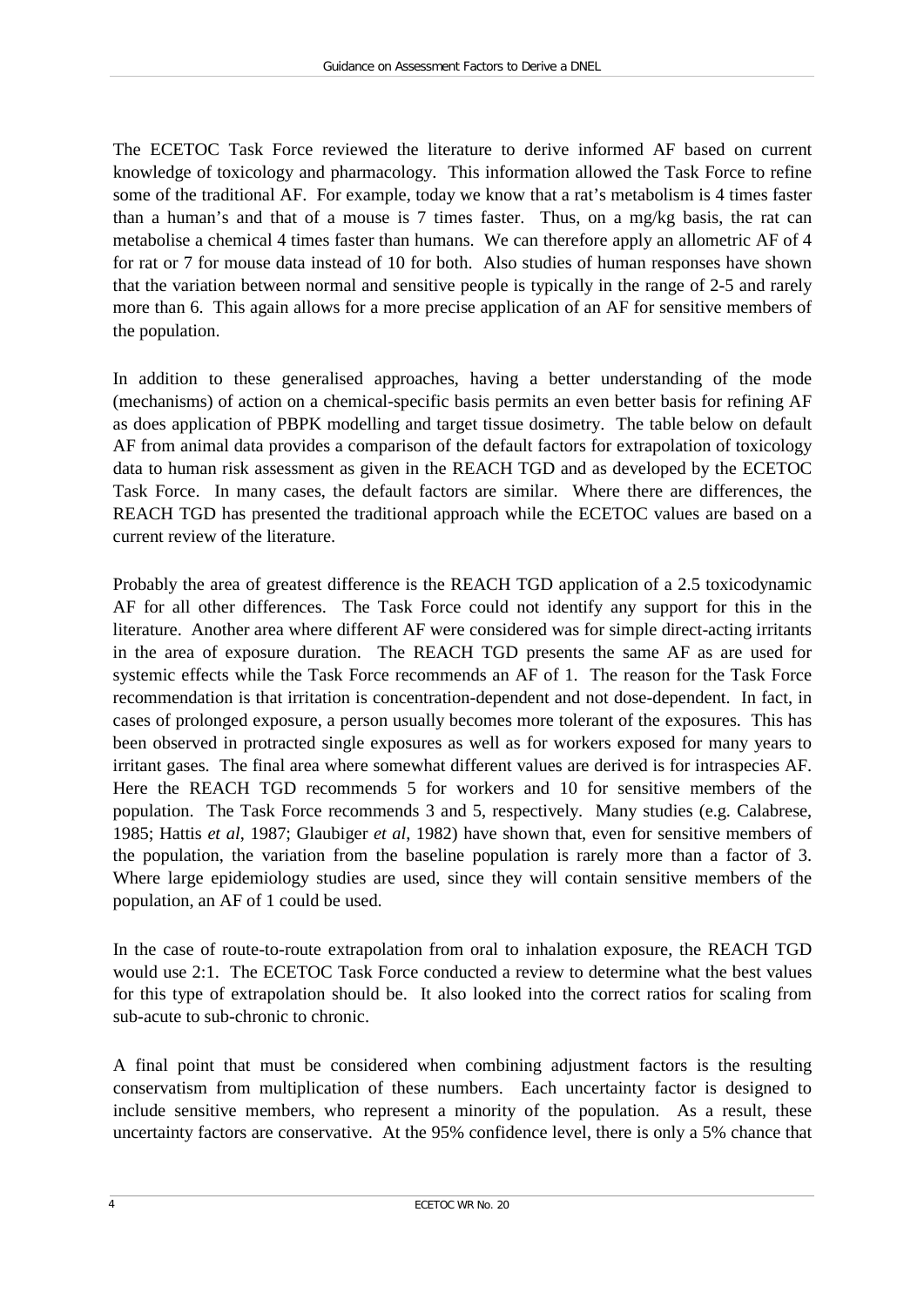the effect would not be covered by the factor. This does not mean that 5% of the population will develop the effect. If three AF, each at 95%, are combined, the chance that the effect will be covered is >99.99% and the chance that the effect will not be covered is 0.000125 (i.e. 0.05 x 0.05 x 0.05). Likewise if two AF, each at only 90%, are combined, the chance that the effect will be covered will still be 99%. Therefore, even if one factor did not reach 95%, because the limits were too wide, the resulting risk assessment would still be conservative.

| <b>Assessment factors - accounting for</b><br>differences in: (page numbers in brackets<br>refer to the REACH TGD) |                                                                                         | <b>Systemic effects</b>                                                            |                       | <b>Local effects</b><br>(inhalation) |                   |
|--------------------------------------------------------------------------------------------------------------------|-----------------------------------------------------------------------------------------|------------------------------------------------------------------------------------|-----------------------|--------------------------------------|-------------------|
|                                                                                                                    |                                                                                         | <b>REACH TGD</b>                                                                   | <b>ECETOC</b>         | <b>REACH TGD</b>                     | <b>ECETOC</b>     |
| Route-to-route<br>extrapolation                                                                                    | Oral to inhalation<br>Inhalation to oral                                                | $\overline{c}$<br>1                                                                | (no proposal)         |                                      |                   |
| $(p. 24-28)$                                                                                                       | Oral to dermal                                                                          | 1                                                                                  |                       |                                      |                   |
|                                                                                                                    | Dermal to inhalation<br>Inhalation to dermal                                            | case-by-case                                                                       |                       |                                      |                   |
| Interspecies<br>$(p. 29-33)$                                                                                       | Correction for differences<br>in metabolic rate<br>(allometric factor)                  | $\text{Rat} \rightarrow \text{human} 4$<br>Mice $\rightarrow$ humans 7             | $\overline{4}$<br>7   | 1                                    | $\mathbf{1}$      |
|                                                                                                                    | 'Remaining differences'                                                                 | 2.5                                                                                | in total<br>allometry | 2.5                                  | $\mathbf{1}$      |
| Intraspecies                                                                                                       | Worker                                                                                  | 5                                                                                  | 3                     | 5                                    | 3                 |
| $(p. 33-34)$                                                                                                       | General population                                                                      | 10                                                                                 | 5                     | 10                                   | 5                 |
| Exposure duration                                                                                                  | Sub-acute to sub-chronic*                                                               | 3                                                                                  | 3                     | 3                                    | 1                 |
| $(p. 34-35)$                                                                                                       | Sub-chronic to chronic<br>Sub-acute to chronic                                          | 2<br>6                                                                             | 2<br>6                | 2<br>6                               | 1<br>$\mathbf{1}$ |
| Dose-response<br>$(p. 35-36)$                                                                                      | Reliability of dose-<br>response, LOAEL/NAEL<br>extrapolation and severity<br>of effect | $\geq$ 1<br>3 (in majority of<br>cases) $\rightarrow$ 10 (in<br>exceptional cases) | 3                     | $\geq$ 1                             |                   |
| Quality of whole<br>database<br>$(p. 36-37)$                                                                       | Completeness and<br>consistency of<br>available data                                    | $\geq$ 1                                                                           |                       | $\geq$ 1                             |                   |
|                                                                                                                    | Reliability of alternative<br>data (e.g. read-across)                                   | $\geq$ 1                                                                           |                       | $\geq$ 1                             |                   |

#### Default assessment factors from animal data (cited from: ECETOC, 2010)

\* These factors are implied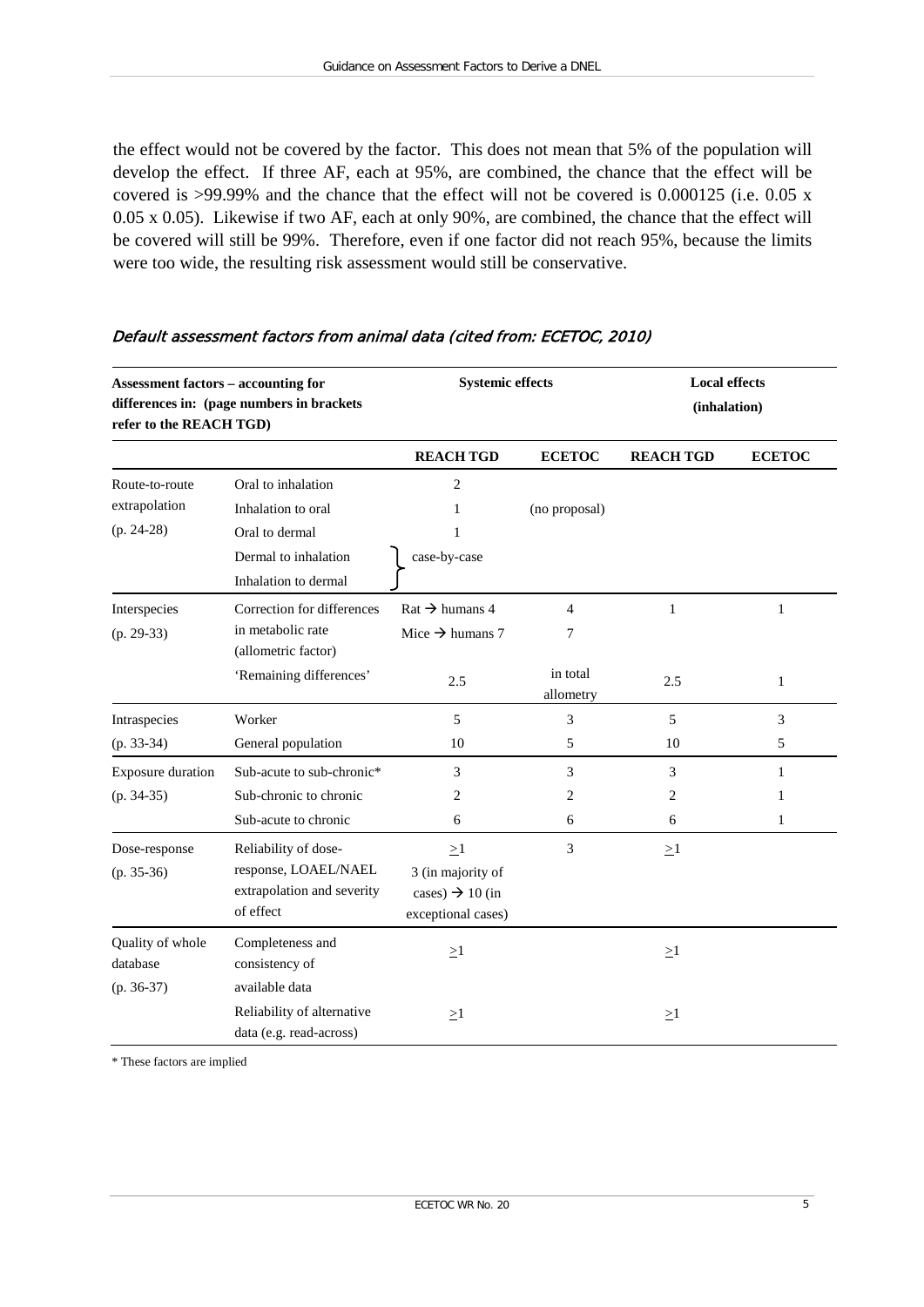In summary, it is felt that available data can be used to refine the approach to conducting robust risk assessments and developing science based AF. Also, even if the range covered by a single AF varies slightly from the 95% level, the result of multiplying AF will increase the conservatism of the final risk assessment and still be protective.

## **Inge Mangelsdorf on the outcome of the ERASM project:**

Within the ERASM project, extrapolation factors (EF) were re-evaluated based on the Fraunhofer ITEM in-house database RepDose, initially sponsored by the Cefic Long-range Research Initiative (Batke *et al*, 2010; Escher and Mangelsdorf, 2009; Bitsch et al, 2006).

For the first time, a tiered approach was used to derive EF for time, species and route based on NOEL or, if not available, on LOEL ratios. The tiered approach started with a 'study level' that included all available studies meeting the general conditions, followed by a 'chemical level' with one EF per chemical based on the most sensitive and reliable studies. Finally an 'expert level' was set up based only on NOEL ratios of comparable studies with regard to dose-spacing, scope of examination, target organs and - if possible - strain and author. By applying this approach the amount of data was reduced in each step, while the reliability of the derived EF was increased.

Overall, the data sets derived in this project are robust, as narrow time frames close to the OECD guidelines were used for study durations, only the same routes of administration were compared, and either the same rodent species was used or allometric scaling was applied. Furthermore, the studies included are based on a variety of peer-reviewed sources, omitting a laboratory- or author-specific data set which would not reflect how risk assessment is often carried out.

For all distributions it was observed that the variance is reduced from the 'study level' to the 'expert level' as geometric standard deviations  $(GSD)$  as well as  $90<sup>th</sup>$  percentiles decreased.

Time-EF for oral studies were 1.5, 3.1 and 1.4 for sub-acute to sub-chronic, sub-acute to chronic and sub-chronic to chronic based on the geometric means (GM) and 5, 13 and 3 based on the  $90<sup>th</sup>$ percentiles, respectively. The results for time extrapolation for inhalation studies showed a trend to lower GM, geometric standard deviations  $(GSD)$  and  $90<sup>th</sup>$  percentiles compared to oral exposure but more adequate studies are needed for refinement.

The results for interspecies extrapolation supported allometric scaling. The GM of the 'expert level' dataset of the comparison of oral rat and mouse studies could be transferred to factors of 4 for rat to human and 7 for mouse to human extrapolation. The GM of 1 observed for the distribution of inhalation studies of rats and mice was also expected, if only allometric differences have to be taken into account.

For route-to-route extrapolation, local toxicity is not comparable for oral and inhalation studies. Within the ERASM project, systemic NOEL were derived for all studies based on affected organs. The GM of oral-to-inhalation extrapolation was between 1.5 and 0.6 for the different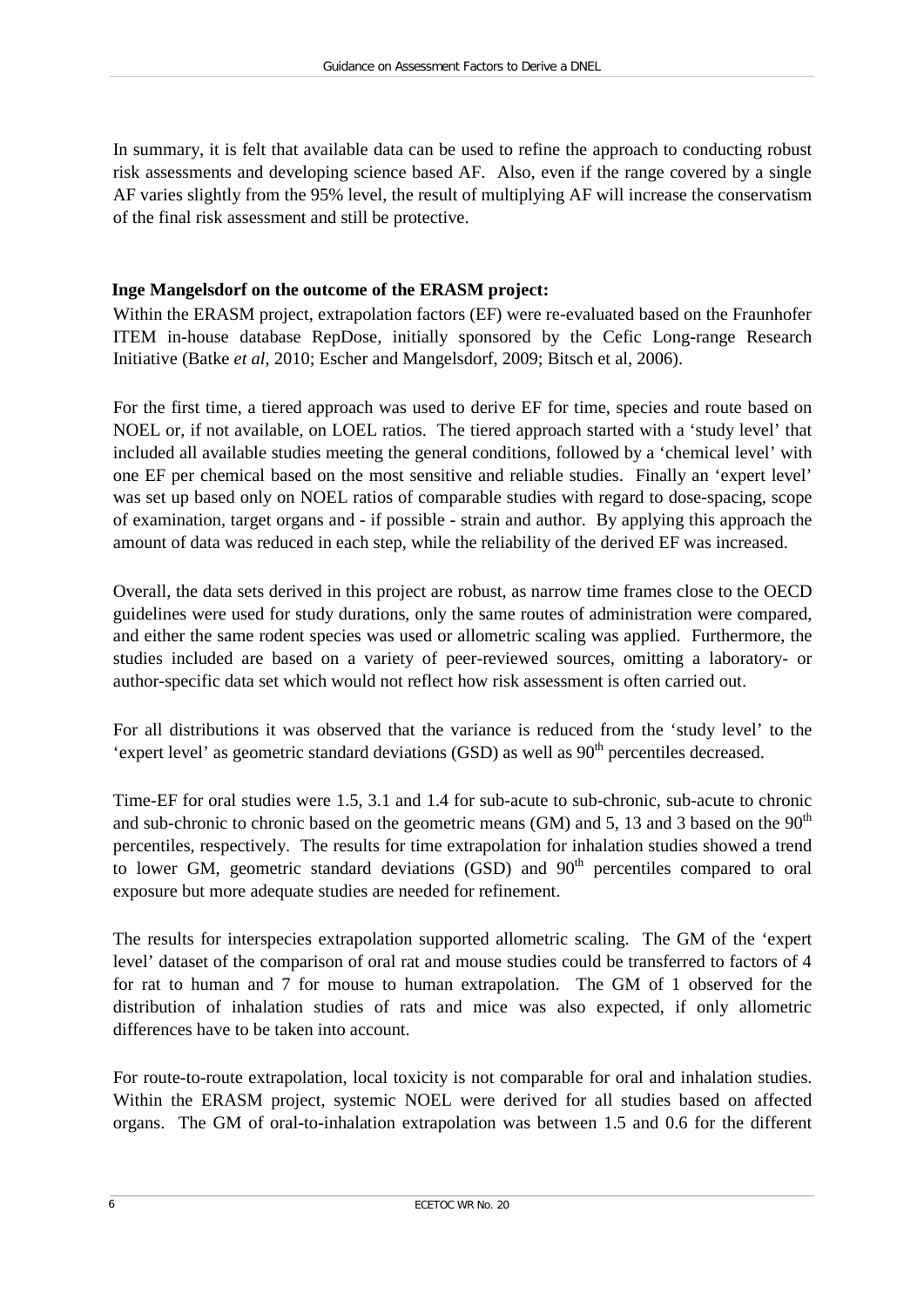levels of the tiered approach. Within the tiered approach, the  $90<sup>th</sup>$  percentiles decreased from 45 to 5. In the 'expert-level' data set it was observed that the EF depend on the toxicity of compounds: low toxic compounds would need a high factor  $(> 6)$ , medium toxic compounds a medium factor (about 3) and toxic compounds no further factor (equally toxic in inhalation and oral studies). For a final decision on route-to-route extrapolation, more adequate studies are needed.

Overall, the factors derived with RepDose are lower than factors proposed for REACH. But still some questions remain: Is the GM the best measure? Can factors be specified depending on toxicity or physico-chemical parameters?

### **Dieter Beyer on default assessment factors versus expert evaluation (SCOEL):**

The REACH TGD recognises that the use of 'informed' AF is preferred over 'default' AF wherever possible, whether supported by substance-specific data or, for example, by read-across to other chemicals or mechanisms of action. The use of informed AF for hazard and risk assessment is well-established and has been used for many years by organisations such as SCOEL and national competent authorities to set occupational exposure limits.

SCOEL evaluates the toxicological data on chemicals as requested by the EU Commission and proposes Occupational Exposure Levels (OEL). If the data base leads to the conclusion that it is possible to identify a clear threshold-dose below which exposure to the substance is not expected to lead to adverse effects, SCOEL is able to propose health-based indicative occupational exposure limit values (IOELV). A single informed uncertainty factor (UF) is applied based on a weight-of-evidence approach taking into account all data obtained for humans and experimental animals.

The Task Force examined 25 summary documents prepared by SCOEL (substances which are included in the second and third IOELV list; EU, 2006b; EU, 2009) and compared IOELV and UF proposed by SCOEL with DNEL derived by default AF as per the REACH TGD (ECHA, 2008; 2010) and DNEL derived by applying AF as per ECETOC TR 86 (2003).

For many substances (irritant chemicals as well as those with systemic effects) the hazard properties are systematically overestimated by DNEL derived using the REACH TGD default approach. The discrepancies between DNEL and IOELV were summarised and discussed.

The following approach was followed by the Task Force for each compound:

- Identify relevant dose descriptor as defined by SCOEL;
- modify starting point according to REACH TGD or ECETOC (no compound-specific information was considered in these steps);
- apply default assessment factors according to REACH TGD or ECETOC (no compoundspecific information was considered in these steps);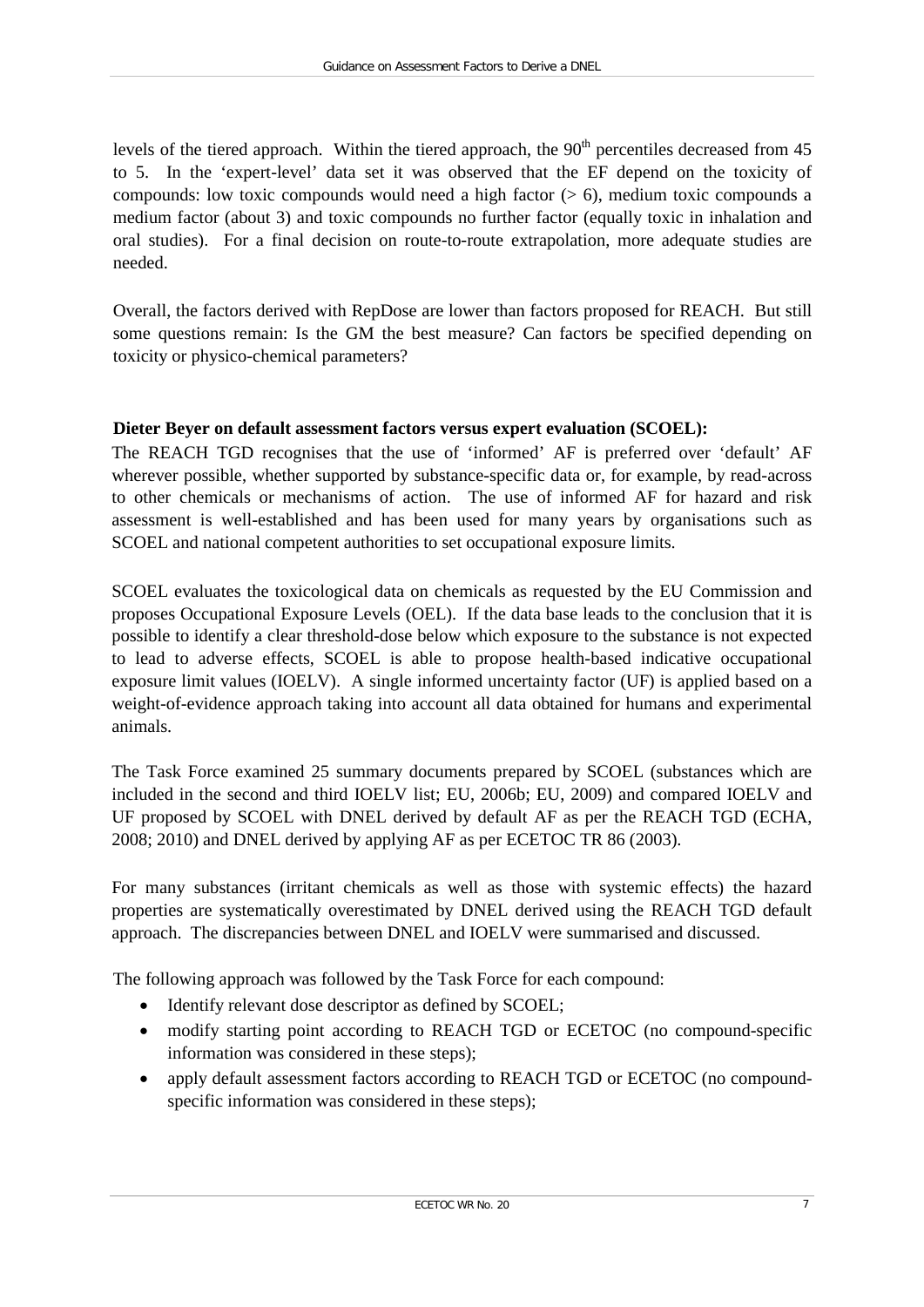• calculate AF and DNEL according to REACH TGD or ECETOC (long-term; worker) and compare to UF and IOELV.

SCOEL did not modify the starting point. Using the REACH TGD modification of starting point often resulted in a modified N(L)OAEC of approximately half the experimental value.

Six substances were identified, where the SCOEL IOELV was based upon systemic effects in animals, and a further six substances, where it was based upon local effects in animal studies. In nearly all cases, in which the IOELV was based upon systemic effects, the overall AF applied by SCOEL was lower than the recommended one by the REACH TGD. In only one of these cases, i.e. pyrethrum, it was higher than the one proposed by ECETOC. In the case of pyrethrum, there was no relevant inhalation study in humans or animals upon which to base the IOELV assessment. SCOEL was, however, able to apply an informed AF based upon substance-specific ADME data showing marked route-to-route differences. In all six cases, in which the IOELV was based upon local effects in animal studies, the overall AF applied was substantially lower (between 10- to 20-fold) than that of the REACH TGD and lower (1- to 3-fold) than those proposed by ECETOC.

In many examples, the SCOEL documentation does not enable the identification of the applied individual factors because they use an overall weight-of-evidence approach taking into account all data obtained for humans and experimental animals. But the comparison shows that applying the default AF of the REACH TGD to both local and systemic effects in a standardised manner often leads to a situation where the resulting DNEL would be one order of magnitude lower than the IOELV. Considering that IOELV have been established by an independent scientific expert committee and are meant to be protective of worker health, the REACH TGD approach appears conservative. There is a strong indication that the differences between IOELV and DNEL are in part due to differences in interpretation with respect to modification of the starting point and to how to apply the combined factors of inter- and intraspecies variability.

In addition to the modification of the starting point, a possible explanation for differences in the interpretation of health outcomes may be correlated to the residual factor of 2.5 and to the combined inter- and intraspecies AF of 12.5 (excluding allometry) proposed by REACH TGD. Since the overall UF applied by SCOEL are in the range of 1-4 for the majority of examples and an UF > 12.5 was applied for a single compound only, the Task Force concluded that SCOEL did not consider a factor for 'additional uncertainty' or 'intraspecies' for derivation of an IOELV. It may be argued that the IOELV were derived for data-rich chemicals using 'informed' AF. Generally, even for such substances no robust information is available that would allow omitting a combined AF of 12.5. The Task Force concluded that the approach of SCOEL argues against the use of this conservative combined AF irrespective of the completeness of the data base.

Overall, the Task Force concluded that modification of the starting point and REACH TGD's default AF result in DNEL which are substantially more conservative (average 20-fold) than the IOELV obtained from expert judgement after assessment of the whole database.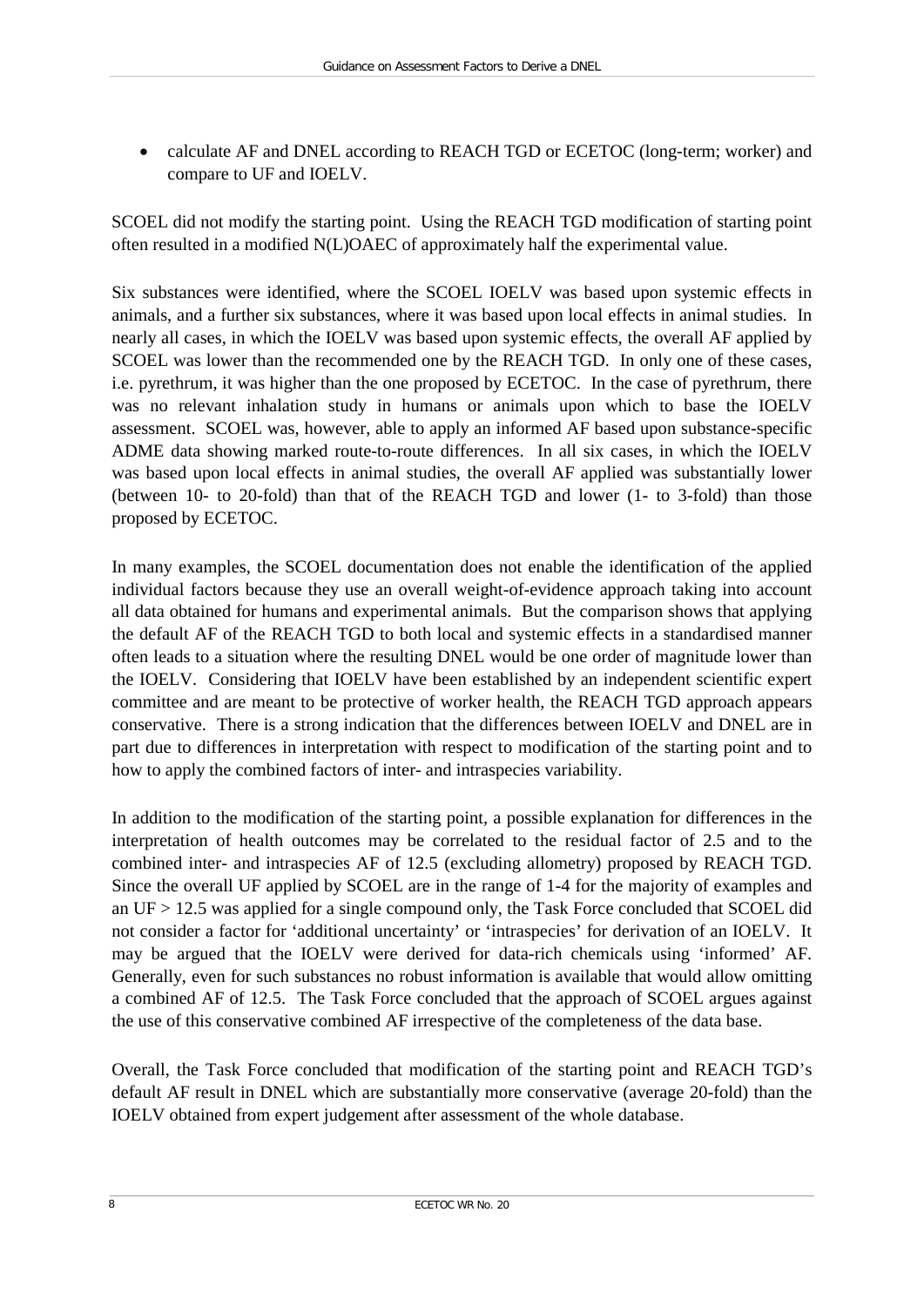# <span id="page-14-0"></span>**4. BREAKOUT SESSIONS**

The Workshop participants discussed in breakout groups specific questions under three broader themes. The following provides their reporting as given in plenary.

#### **4.1.1 Breakout Group I**

## *Role of assessment factors in the process of chemical risk assessment and the consequences of default or informed factors*

Chair: George Rusch *Rapporteur:* Annette Wilschut

Other members of the breakout group: Ulrike Bernauer, Pauline Bingham, Laurent Bodin, Frans Christensen, Eliot Deag, Jeff Fowles, Bruno Hubesch, Sylvia Jacobi, Fritz Kalberlah, Reinhard Kreiling, Inge Mangelsdorf, Nils Krüger, Mandy Osterloh-Quiroz, Mark Pemberton, Sandra Schäfer, Dirk Schwartz, Steve Williams

**Question:** *Which are the areas of risk assessment where conservatism or default give rise to greatest concerns, and what can be done about them?*

- Exposure assessment is a major concern because for many substances measured data are not available.
- Do not focus only on the default factors discussion.
- Low-volume/data-limited substances will be considered as more highly toxic because of lack of data -> stop search for alternatives.
- Perception of risk if all substances were considered highly toxic, the real toxic ones will not be recognised (apathy).
- Sensitive sub-populations (children) industry should provide regulators with answers to these questions.
- Start a multi-stakeholder process for development of revised assessment factors; agree on definitions (including how much protection we want to achieve); develop a common understanding of the process.
- Benefit of developing a training protocol that should include both regulators and industry.
- Acceptance of read-across: Looking at both hazard and exposure assessment.

 $\rightarrow$  improve: we will ALL benefit!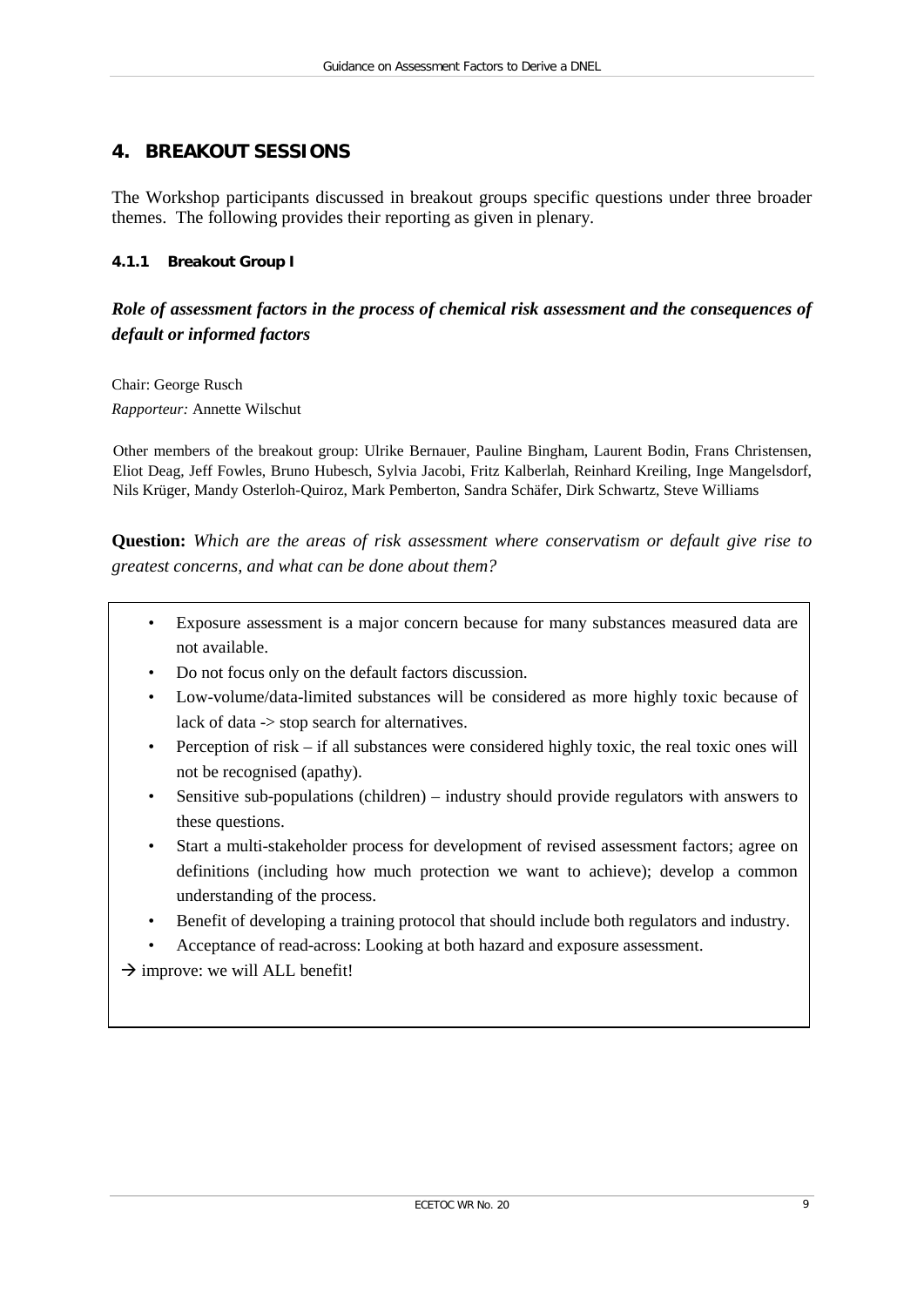**Question:** *What is the impact of the multiplicity of assessment factors (consider MLE vs. UCL, BMD vs. BMDL etc.)?*

• Only applicable for data-rich substances.

#### **4.1.2 Breakout Group II**

#### *Derivation and application of assessment factors based on animal data*

Chair: Dieter Beyer *Rapporteur:* Erik Rushton

Other members of the breakout group: Marco Binaglia, Tialda Bouwman, Monica Dia-Ducruet, Aurelie Droissart-Long, Frederic Frère, Heinz-Peter Gelbke, Christa Hennes, Petra Kern, Moung Sook Lee, Gary Minsavage, Daria Pakulska, Marja Pronk, Marion Schütte, Gerrit Schüürmann, Claudia Sehner, Hans-Jürgen Wiegand

**Question:** *Which assessment factors are going to be most useful in deviating from default assumptions and why?*

- The issue is not only the assessment factors but also the method of combining them.
	- Multiplication introduces variability much greater than the variability/uncertainty in the actual value.
	- A probabilistic approach should be applied to derive an empirical value one simplistic approach may be to apply the geometric mean to help normalise differences.
- The position was discussed that the remaining difference of 2.5 is not scientifically justified. Likewise is the applicability of the value of 5 for workers.
- This factor of 2.5 is arbitrary and its value could range from 1 to much greater.
- Another issue that needs to be addressed is what level of safety we are willing to accept which impacts the AF.

•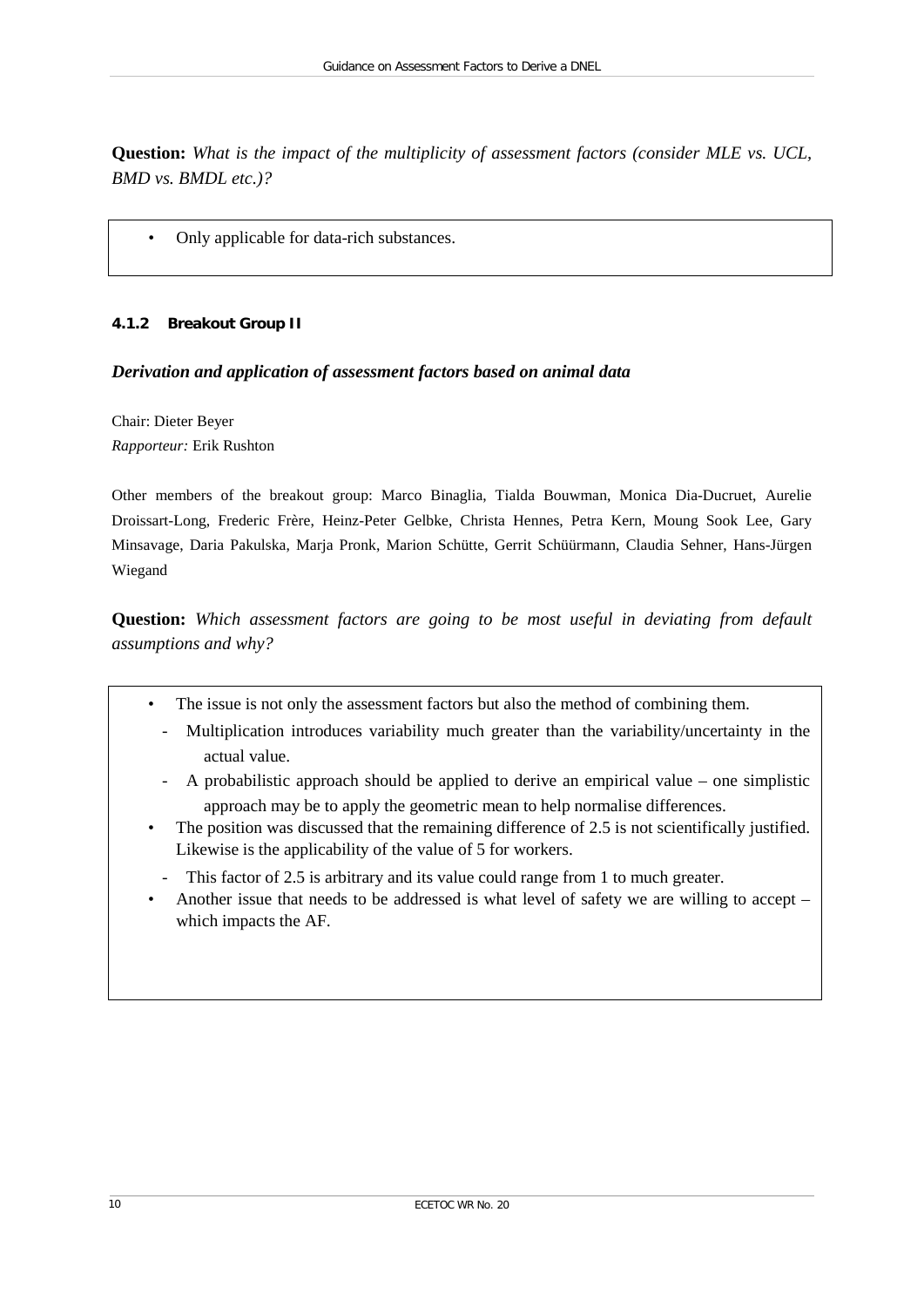**Question:** *How much data are needed to be able to deviate from default assessment factors?*

- Two approaches:
	- Evaluate the data used by ECETOC to derive defaults; if they are appropriate for the substance in question, then some justification for these values.
	- A probabilistic evaluation is needed to determine the quality of the data, in addition to quantity.

**Question***: Should a DNEL be derived if there are no adverse treatment-related findings in animals up to the limit dose? Should the limit dose be taken as the NOAEL/NOAEC, or should it be concluded that a DNEL cannot be quantified?* 

• A DNEL may be required for the substance; however for the endpoint in question at the limit dose, it does not appear scientifically appropriate to derive a DNEL.

#### **4.1.3 Breakout Group III**

# *Derivation and application of assessment factors based on human data and on use of existing exposure limits*

Chair: Peter Boogaard *Rapporteur:* Marie-Louise Meisters

Other members of the breakout group: Pauline Bingham, Sophie Duhayon, Andreas Flückiger, Rudolf Jäckh, Gary Jepson, Paul Bo Larsen, Bernd Märker, Reuben Mascarenhas, Chris Money, Christoph Müller, Benoit Nihoul, Dirk Pallapies, Iona Pratt, Carlos Rodriguez, Katrin Schmallenbach, Volker Soballa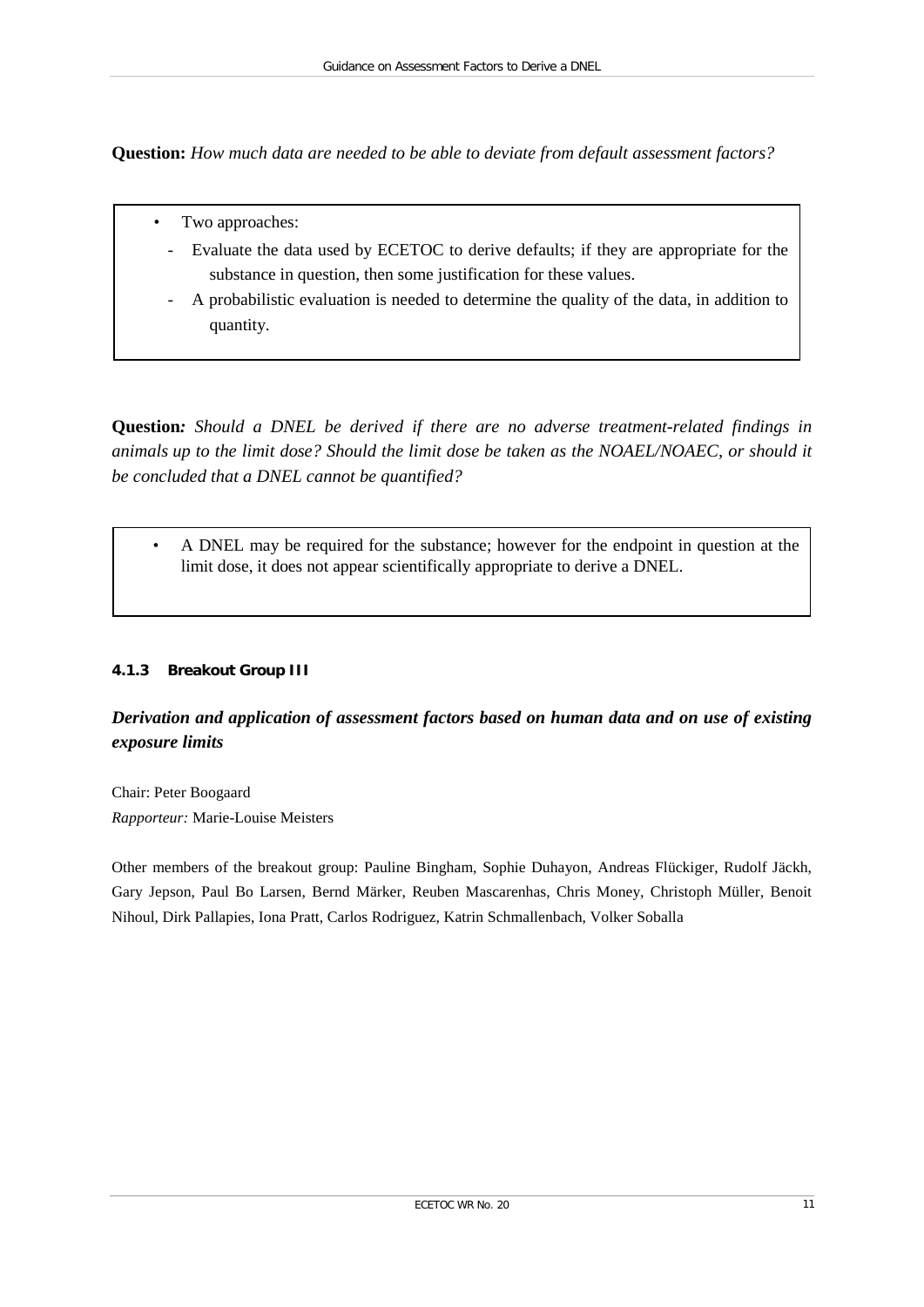**Question***: Why are human data different to animal data, and is all of industry well positioned to judge human data?*

- Are they different?
- Data are not really different but are treated differently in the guidance.
- Should we consider 'soft human data' to be used in regulations? Also when used at low concentrations?
- For prominent effects 'soft data' are sufficient (e.g. sensitisation) but not for more subtle effects.
- 'Soft data' in humans cannot overrule animal data. The same applies for carcinogenicity data.
- With good knowledge of mode of action even 'soft human data' can be useful.
- GRAS system not useful for REACH because if you never looked for effects then you do not find them.
- Amount of human data is usually less than animal data.
- Monitoring data on workforce are useful for RA if you are aware of exposure levels, and if you monitor well you can also use negative human data.
- Some human effects are not picked up in the workforce because development is too slow.
- Asbestos: should we test always the human route of exposure?
- Oversight of REACH is that it does not provide anything on exposure characterisation.
- Registry of epidemiology studies, also negative ones, with Klimisch codes: strong bias as no negative data are reported. Should be improved human data.
- Can human data be more exploited? What about read-across? Not discussed. Pointing out that it works one way but not the other way?
- Strict design for animal data, not for human data. It is a shortcoming and PEG should focus on how to use human data.
- In animal studies, the most sensitive endpoint is defined. For human data, it is the most visual and obvious one, not the most subtle.
- Way forward is to investigate proactively possible effects in workforce and consumers.
- Better use of occupational medicine data if available and accessible.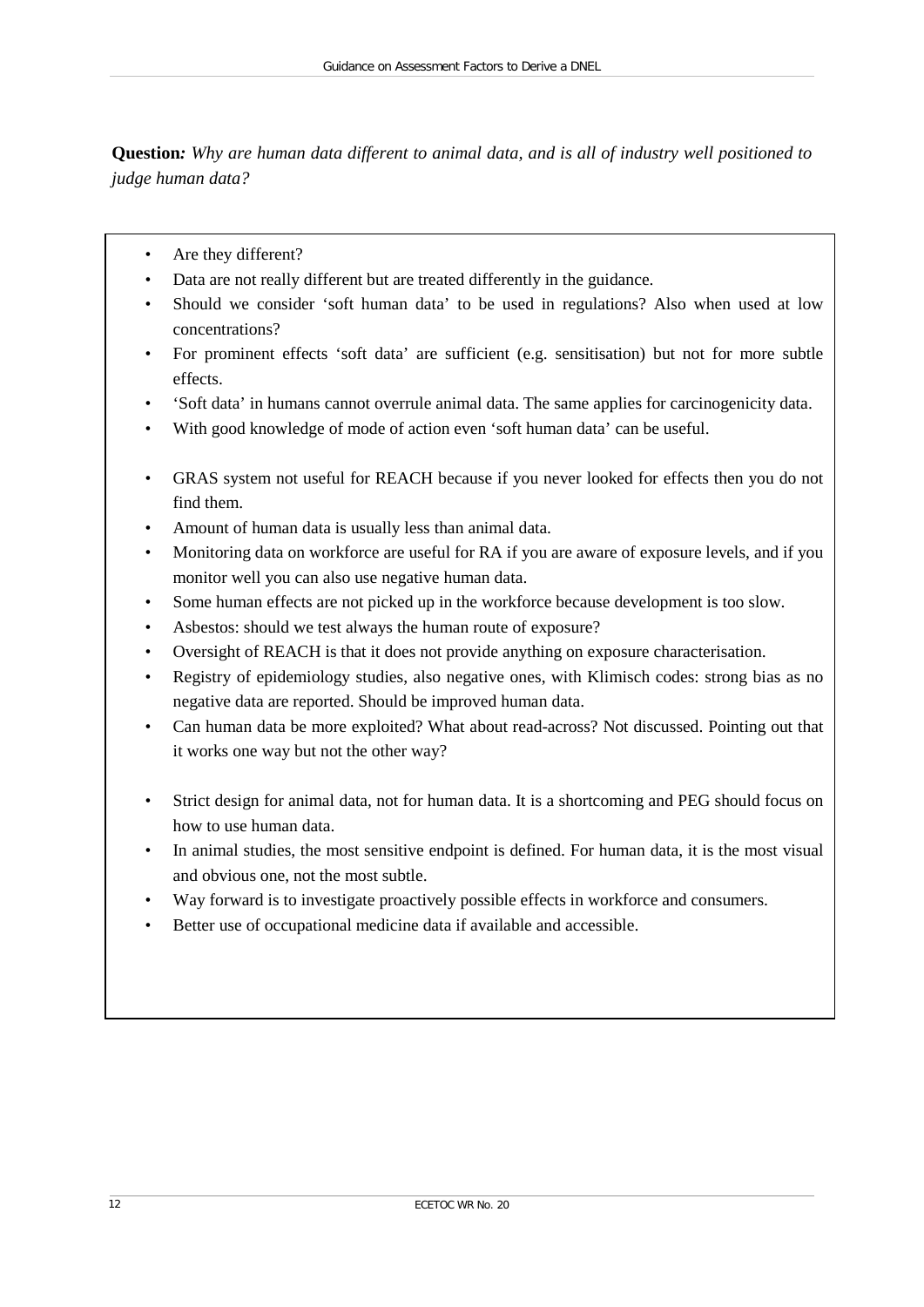**Question:** *What approach should be taken to use SCOEL values or existing exposure limits, the individual exposure limits and/or the underlying science?*

- SCOEL is comparing OEL and DNEL.
- Implementing DNEL would induce a change in technology due to their low levels.
- Underlying science can be useful as point of departure for  $DNEL_{general$  population.

**Question:** *Can occupational exposure limits as derived by SCOEL also be used as point of departure to derive DNELs for the general population and, if so, how?*

- It is mostly not possible. OEL are focussed on inhalation, not so useful for general public.
- Not only applicable to occupational setting since you can use arguments in both directions. SCOEL is point of departure.
- If there are substance-specific data you should use them. With workers you have a recovery period but not with general public. You need to justify if doable.
- Guidance allows for extrapolation between routes. Air quality standards could be used.
- Specific chemicals with OEL can end up in consumer products, therefore important for general public too (e.g. solvents).
- OEL have limited analysis, e.g. reprotox is underexplored in SCOEL but big issue in REACH.
- Always make distinction between variability and uncertainty.
- AF are convenient, AF describe variability and uncertainty; AF are substance-dependent; idea influenced by dataset. Boundary conditions need to be more clearly set.
- Can you address all these points in reality? Goal of REACH is to eliminate bad substances otherwise you should classify everything; for benzene, the only problem is in humans.
- We have to use OEL. REACH requests all available data to be used. Current guidance is deficient in this respect, therefore new draft. Human data are very different in quality but still very useful. Look at human data in weight of evidence approach for REACH.
- Use data that are available, also human data.
- New IUCLID 5 which better reports human data.
- Incidences in humans should be followed up with better data; also information from light incidences (irritation) should be reported and published for a better use.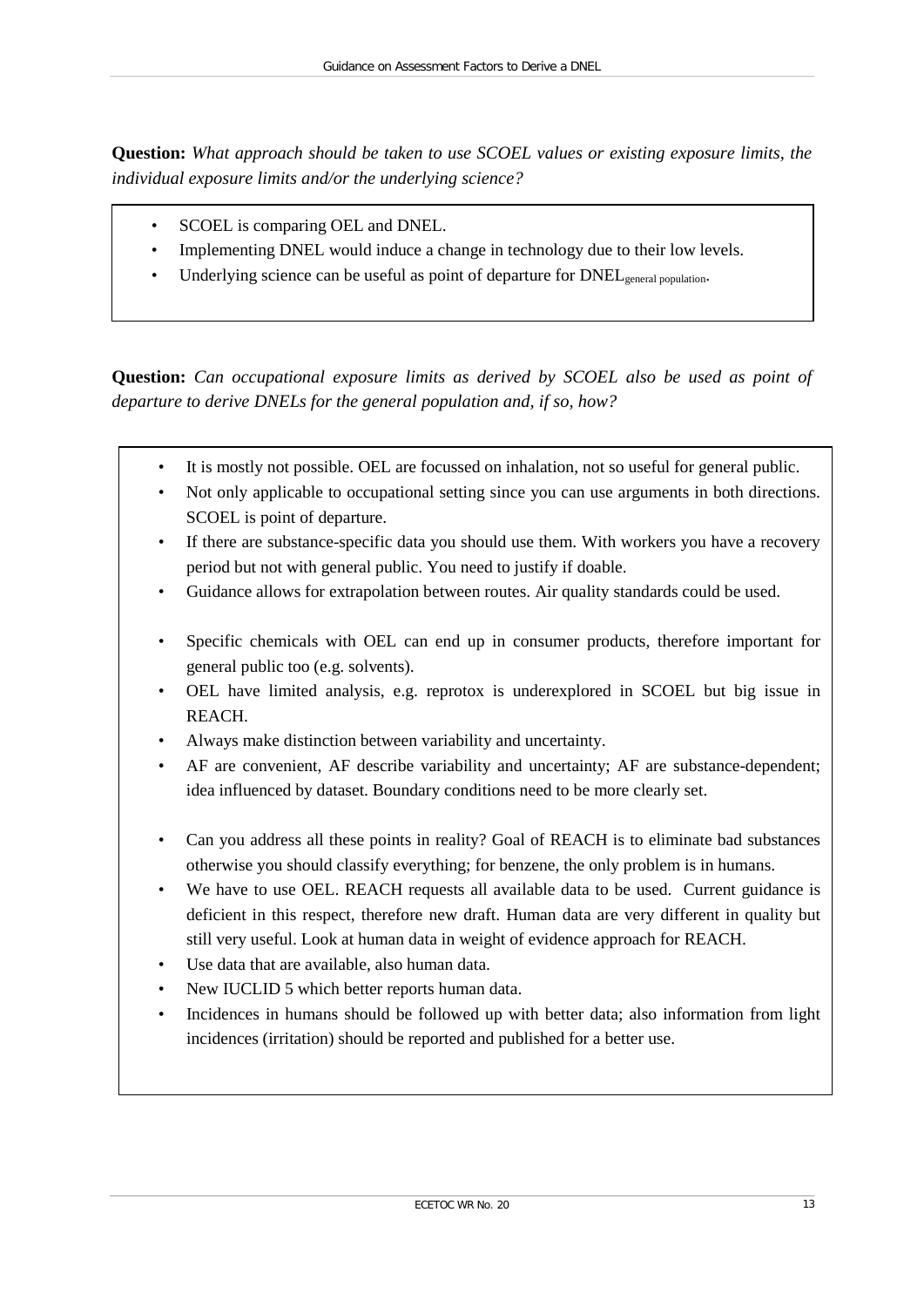#### **4.1.4 Question posed to each of the groups:**

# *What should be the process of the future review and updating of assessment factors in light of new information, e.g. from REACH?*

- Use and analyse in multi-stakeholder process.
- Both for exposure assessment as well as for hazard assessment.
- NB. Specific comments to improve report, especially SCOEL.
- Who decides on revision of guidance? ECHA should have this overview.
- More data available to work with after first REACH registrations.
- Applying REACH approach for every chemical at RAC will create a problem? Scientific knowledge needs interpretation. Is it ECHA's responsibility to signal problems?
- What kind of data do we need in order to modify AF? More focussed way by ERASM.
- More targeted would be to group substances as in the analysis shown by ERASM.
- How do you know when you are above the DNEL compared to exposure levels?
- We don not because there is no legal requirement. Is risk communication the challenge?

#### **4.1.5 Discussion**

The following key points were made during the discussions in plenary, i.e. following the presentations and the reports from the breakout groups.

- Registrants should be very precise when changing default AF. This would only be possible with chemical-specific data and after consultation with authorities.
- The ECETOC report should demonstrate better where the TGD AF are too conservative. It might have been useful to raise such arguments at the time of the writing of the REACH TGD when industry was present.
- It is important to ensure a sufficient level of conservatism. The wording in the ECETOC report should also respect this, i.e. not to advise against the TGD default AF. The use of informed AF need to be put appropriately into context. The response was that misleading phrasing in the report would be changed.
- For data-rich chemicals, the factor 2.5 for remaining uncertainties is not needed. But this needs to be evaluated more closely. Also the AF of 5 for worker intraspecies variability should not be needed, compared to SCOEL.
- A point estimate, i.e. a single AF, does not reflect the distribution of data. Several participants criticised the ECETOC approach since in deriving AF not only scientific considerations are to be taken into account. To decide on the proportion of the population to be protected by a given DNEL a political and societal agreement is required on the necessary level of confidence, or remaining uncertainty, and level of protection.
- <span id="page-19-0"></span>• Human data should be ranked and weighted in the light of the relevant animal data. Also negative human data can be of relevance, e.g. in the case of irritation and sensitisation.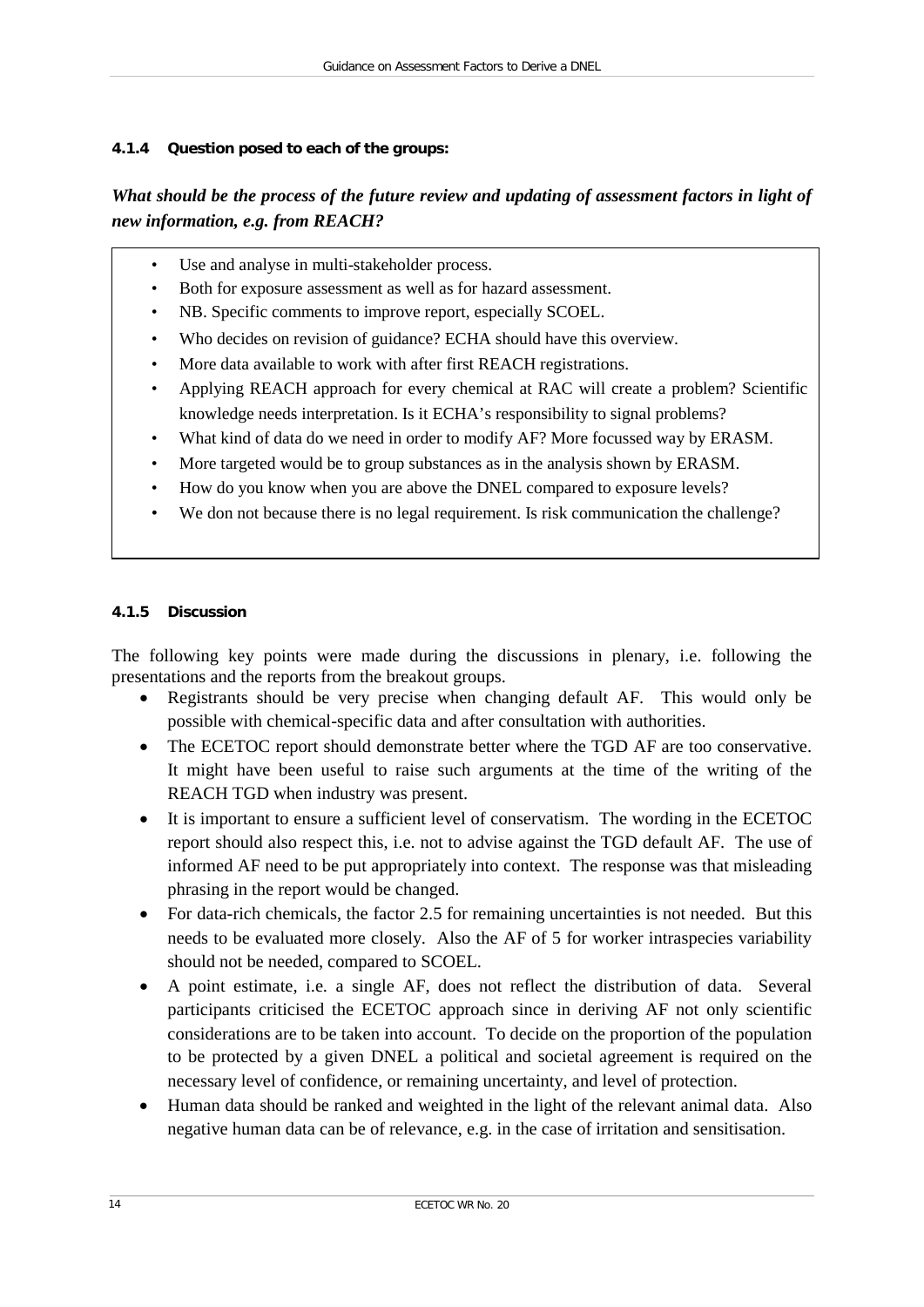# **BIBLIOGRAPHY**

Batke M, Escher S, Hoffmann-Doerr S, Melber C, Messinger H, Mangelsdorf I. 2010. Evaluation of time extrapolation factors: analysis of distributions based on the database RepDose. Manuscript submitted.

Bitsch A, Jacobi S, Melber C, Wahnschaffe U, Simetska N, Mangelsdorf I. 2006. REPDOSE: A database on repeated dose toxicity studies of commercial chemicals – a multifunctional tool. *Regul Toxicol Pharmacol* 46:202-210.

Calabrese EJ. 1985. Uncertainty factors and interindividual variation. *Regul Toxicol Pharmacol* 5:190-196.

ECETOC. 2003. Derivation of Assessment Factors for Human Health Risk Assessment. Technical Report No.86. European Centre for Ecotoxicology and Toxicology of Chemicals, Brussels, Belgium.

ECETOC. 2009a. Framework for the Integration of Human and Animal Data in Chemical Risk Assessment. Technical Report No.104. European Centre for Ecotoxicology and Toxicology of Chemicals, Brussels, Belgium.

ECETOC. 2009b. Use of Human Data for DNEL/DMEL Derivation. Working Document for the Expert Panel Review. Workshop Report. [www.ecetoc.org](http://www.ecetoc.org/) / news items 22 October 2009. European Centre for Ecotoxicology and Toxicology of Chemicals, Brussels, Belgium.

ECETOC. 2010. Guidance on Assessment Factors to Derive a DNEL. Technical Report No.110. European Centre for Ecotoxicology and Toxicology of Chemicals, Brussels, Belgium.

ECHA. 2008. Guidance on Information Requirements and Chemical Safety Assessment. Chapter R.8: Characterisation of dose[concentration]-response for human health. Guidance for the implementation of REACH. European Chemicals Agency*,* Helsinki, Finland.

ECHA. 2010. Guidance on Information Requirements and Chemical Safety Assessment. Chapter R.8: Characterisation of dose[concentration]-response for human health. Draft Guidance on DNEL/DMEL Derivation from Human Data. European Chemicals Agency, Helsinki, Finland.

Escher S, Mangelsdorf I. 2009. Evaluation of risk assessment factors for inter-species and timeextrapolation. *Toxicol Lett* 189:S247-S248. 46th Congress of the European Societies of Toxicology, 13-16 September 2009, Dresden.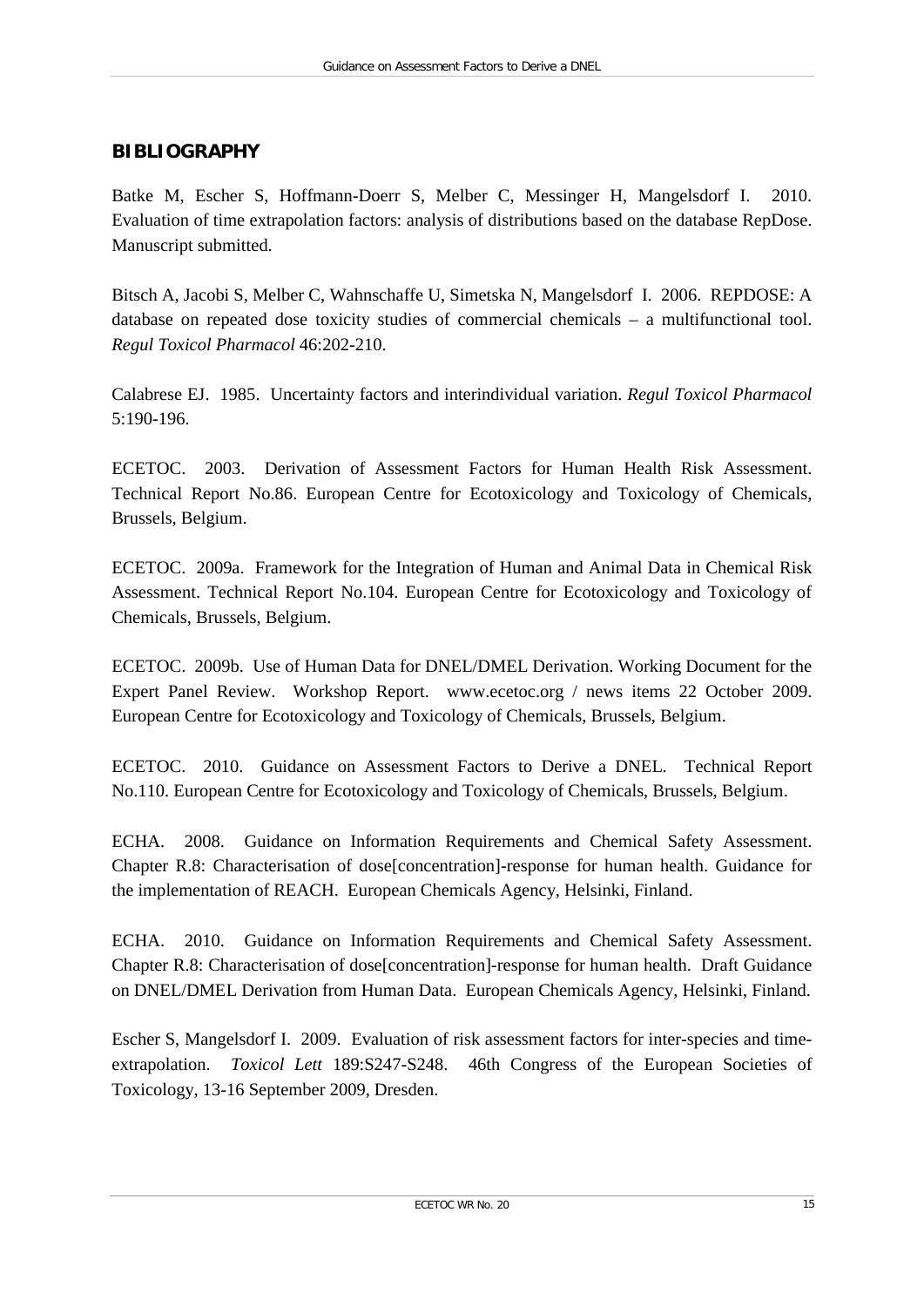EU. 2006a. Regulation (EC) No 1907/2006 of the European Parliament and of the Council of 18 December 2006 concerning the Registration, Evaluation, Authorisation and Restriction of Chemicals (REACH), establishing a European Chemicals Agency, amending Directive 1999/45/EC and repealing Council Regulation (EEC) No 793/93 and Commission Regulation (EC) No 1488/94 as well as Council Directive 76/769/EEC and Commission Directives 91/155/EEC, 93/67/EEC, 93/105/EC and 2000/21/EC.

EU. 2006b. Commission Directive 2006/15/EC of 7 February 2006 establishing a second list of indicative occupational exposure limit values in implementation of Council Directive 98/24/EC and amending Commission Directives 91/322/EC and 2000/39/EC.

EU. 2009. Commission Directive 2009/161/EU of 17 December 2009 establishing a third list of indicative occupational exposure limit values in implementation of Council Directive 98/24/EC and amending Commission Directive 2000/39/EC.

Glaubiger DL, von Hoff DD, Holcenberg JS, Kamen B, Pratt C, Ungerleider RS. 1982. The relative tolerance of children and adults to anticancer drugs. *Front Radia Therap Oncol* 16:42-49.

Hattis D, Erdreich L, Ballew M. 1987. Human variability in susceptibility to toxic chemicals: a preliminary analysis of pharmacokinetic data from normal volunteers. *Risk Anal* 7:415-426.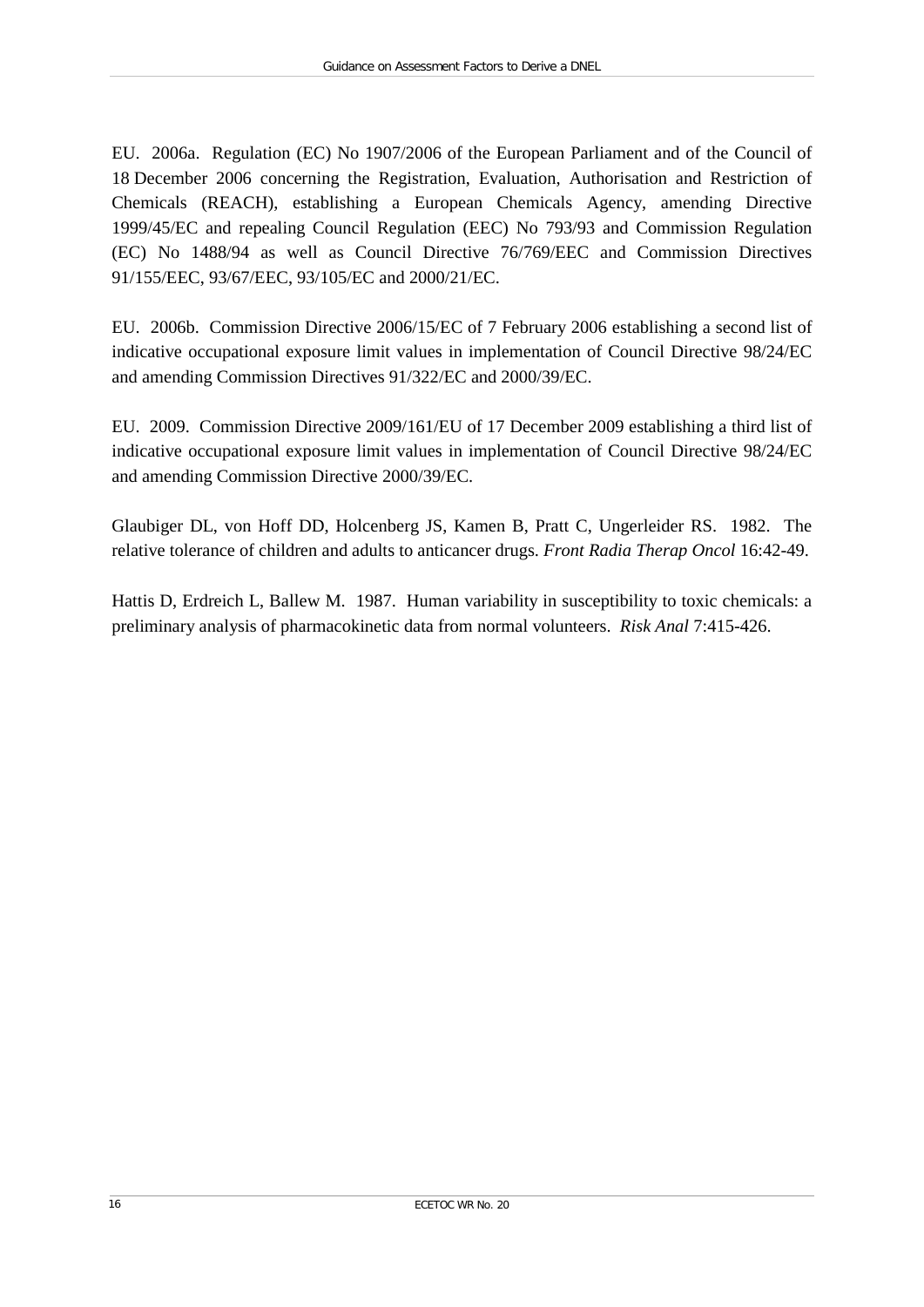# <span id="page-22-0"></span>**ABBREVIATIONS**

| <b>ADME</b>   | Adsorption, distribution, metabolism, excretion                      |
|---------------|----------------------------------------------------------------------|
| AF            | <b>Assessment factor</b>                                             |
| <b>BMD</b>    | Benchmark dose                                                       |
| <b>BMDL</b>   | Benchmark dose, lower confidence level                               |
| <b>DMEL</b>   | Derived minimal-effect level                                         |
| <b>DNEL</b>   | Derived no-effect level                                              |
| <b>EEC</b>    | <b>European Economic Community</b>                                   |
| <b>ECHA</b>   | <b>European Chemicals Agency</b>                                     |
| $\rm{EEC}$    | <b>European Economic Community</b>                                   |
| EF            | <b>Extrapolation</b> factor                                          |
| <b>ERASM</b>  | Environmental Risk Assessment and Management                         |
| EU            | European Union                                                       |
| <b>GM</b>     | Geometric mean                                                       |
| <b>GRAS</b>   | Generally recognised as safe                                         |
| <b>GSD</b>    | Geometric standard deviation                                         |
| <b>IOELV</b>  | (EU) Indicative occupational exposure limit value                    |
| <b>IUCLID</b> | <b>International Uniform Chemical Information Database</b>           |
| L(O)AEL       | Lowest (observed) adverse effect level                               |
| <b>MLE</b>    | Maximum-likelihood estimation                                        |
| N(O)AEC       | No (observed) adverse effect concentration                           |
| N(O)AEL       | No (observed) adverse effect level                                   |
| <b>OECD</b>   | Organisation for Economic Co-operation and Development               |
| <b>OEL</b>    | Occupational exposure limit                                          |
| <b>OELV</b>   | Occupational exposure limit value                                    |
| <b>RAC</b>    | (ECHA) Risk Assessment Committee                                     |
| <b>REACH</b>  | Registration, Evaluation, Authorisation and Restriction of Chemicals |
| <b>SCOEL</b>  | Scientific Committee on Occupational Exposure Limits                 |
| <b>TGD</b>    | Technical guidance document                                          |
| <b>UCL</b>    | <b>Upper concentration limit</b>                                     |
| UF            | Uncertainty factor                                                   |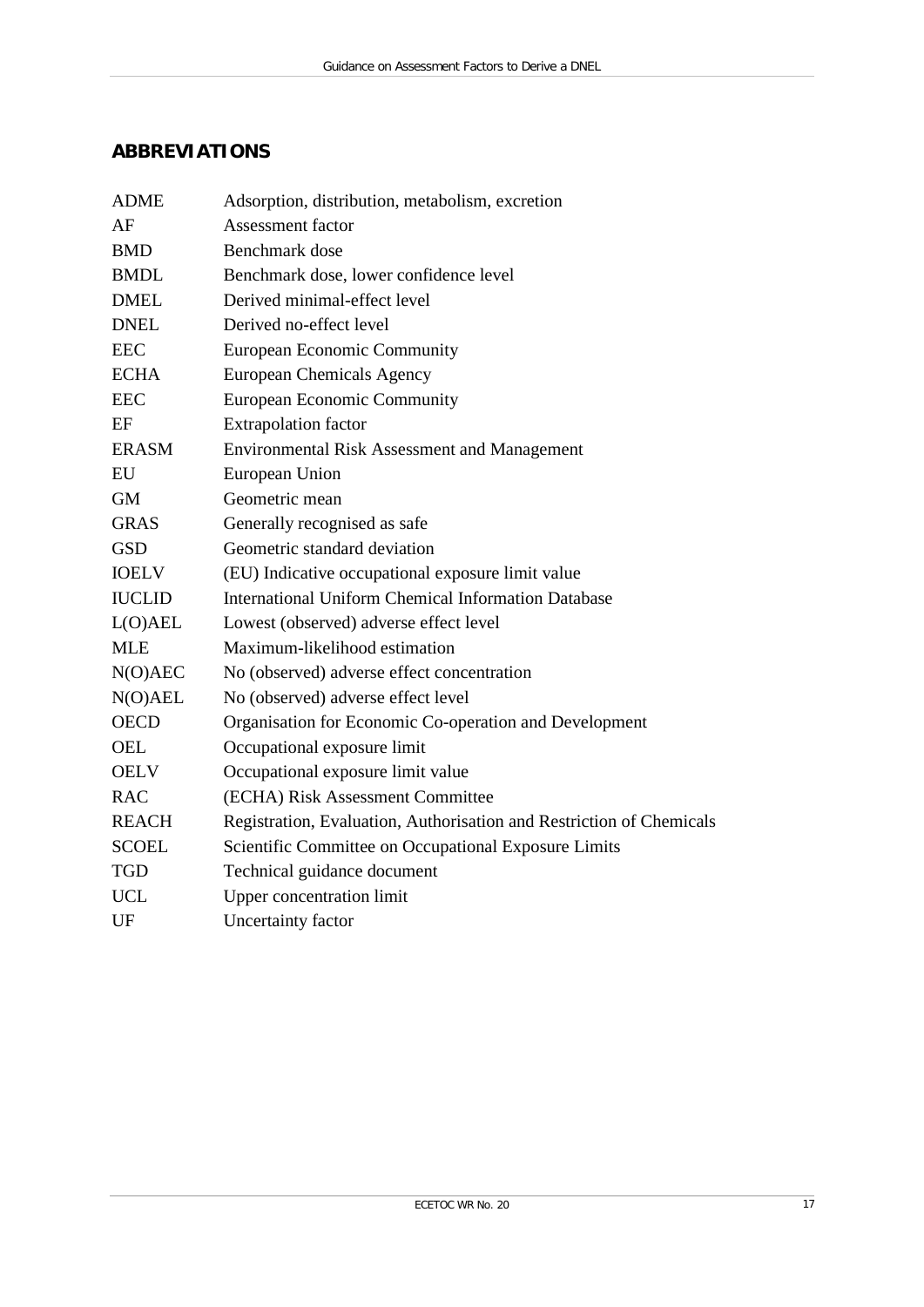# <span id="page-23-0"></span>**APPENDIX 1: WORKSHOP PROGRAMME**

| 8.30-9.00        | Registration                                                                                                                                                                       |                                                 |  |  |
|------------------|------------------------------------------------------------------------------------------------------------------------------------------------------------------------------------|-------------------------------------------------|--|--|
| 9.00-9.10        | Welcome                                                                                                                                                                            | Christa Hennes, ECETOC                          |  |  |
| 9.10-9.30        | <b>Introduction on the Role of Assessment Factors in the REACH process</b>                                                                                                         | Hans-Jürgen Wiegand, Evonik Industries          |  |  |
| 9.30-10.00       | <b>Assessment factors for DNEL Derivation: An ECETOC Approach</b>                                                                                                                  | George Rusch, Honeywell                         |  |  |
| 10.00-10.30      | Scientific Basis for Safety Factors - Re-Evaluation with RepDose<br>Inge Mangelsdorf, Fraunhofer ITEM                                                                              |                                                 |  |  |
| 10.30-11.00      | Coffee break                                                                                                                                                                       |                                                 |  |  |
| 11.00-11.30      | <b>Default Assessment Factors versus Expert Evaluation:</b><br>What can we learn from SCOEL?                                                                                       | Dieter Beyer, Bayer Schering Pharma             |  |  |
| 11.30-12.00      | <b>Plenary Discussion / Introduction to Breakout Groups</b>                                                                                                                        | Moderator: Mark Pemberton, Lucite International |  |  |
| 12.00-13.00      | Lunch                                                                                                                                                                              |                                                 |  |  |
| 13:00-14:30      | <b>Breakout group sessions</b>                                                                                                                                                     |                                                 |  |  |
| <b>Group I</b>   | Role of assessment factors in the process of chemical risk assessment<br>and the consequences of default or informed factors<br>Chair: George Rusch / Rapporteur: Annette Wilschut |                                                 |  |  |
| <b>Group II</b>  | Derivation and application of assessment factors based on animal data<br><b>Chair: Dieter Beyer / Rapporteur: Erik Rushton</b>                                                     |                                                 |  |  |
| <b>Group III</b> | Derivation and application of assessment factors based on human data<br>and on use of existing exposure limits<br><b>Chair: Peter Boogaard / Rapporteur: Marie-Louise Meisters</b> |                                                 |  |  |
| 14.30-14.45      | Coffee break                                                                                                                                                                       |                                                 |  |  |
| 14.45-15.45      | Reports from the three breakout groups/ Plenary discussion                                                                                                                         | Moderator: Mark Pemberton, Lucite International |  |  |
| 15.45-16.00      | <b>Outlook and Close of the workshop</b>                                                                                                                                           | Hans-Jürgen Wiegand, Evonik Industries          |  |  |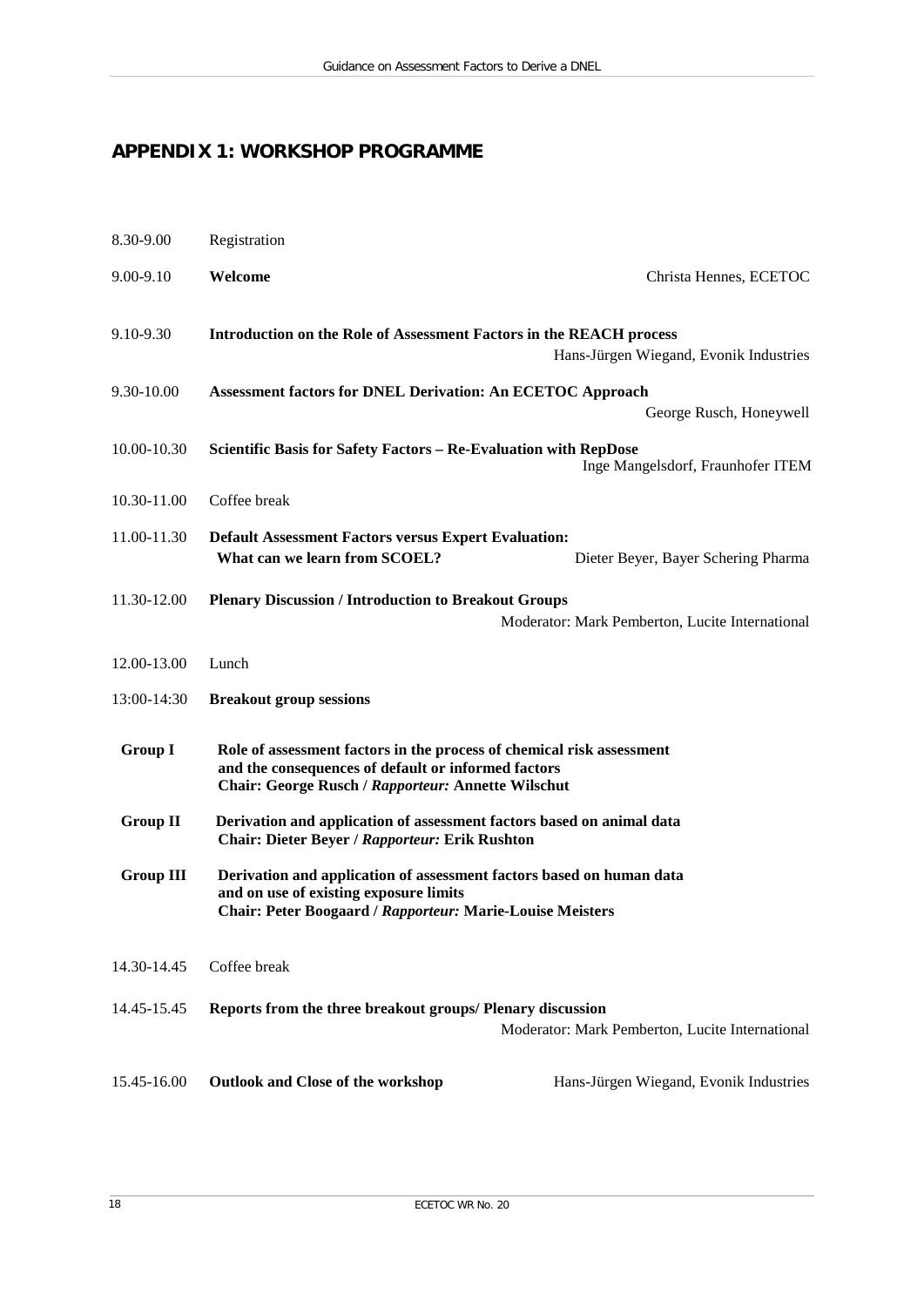# <span id="page-24-0"></span>**APPENDIX 2: LIST OF PARTICIPANTS**

# *Name E-mail Affiliation*

| U.        | Bernauer        | ulrike.bernauer@bfr.bund.de             | <b>BfR/Germany</b>         |
|-----------|-----------------|-----------------------------------------|----------------------------|
| D.        | Beyer           | dieter.beyer@bayerhealthcare.com        | Bayer Schering Pharma      |
| M.        | Binaglia        | marco.binaglia@solvay.com               | Solvay                     |
| Ρ.        | Bingham         | pauline.bingham@eu.rhodia.com           | Rhodia UK                  |
| L.        | Bodin           | laurent.bodin@afsset.fr                 | Afsset/France              |
| Ρ.        | Boogaard        | peter.boogaard@shell.com                | Shell International        |
| T.        | Bouwman         | tialda.bouwman@tno.nl                   | TNO/Netherlands            |
| F.        | Christensen     | frans.christensen@ec.europa.eu          | EC JRC Ispra/Italy         |
| Ε.        | Deag            | eliot.deag@unilever.com                 | Unilever                   |
| M.        | Dia-Ducruet     | monica.dia@airliquide.com               | SEPPIC/Airliquide          |
| А.        | Droissart-Long  | aurelie.droissart@ineris.fr             | <b>INERIS/France</b>       |
| S.        | Duhayon         | sophie.duhayon@total.com                | Total                      |
| A.        | Flückiger       | andreas.flueckiger@roche.com            | Hoffmann-La Roche          |
| J.        | Fowles          | jeff.fowles@lyondellbasell.com          | LyondellBasell Industries  |
| F.        | Frère           | ffrere@harlan.com                       | <b>Harlan Laboratories</b> |
| H.P.      | Gelbke          | heinz-peter.gelbke@basf.com             | Consultant c/o BASF        |
| C.        | Hennes          | christa.hennes@ecetoc.org               | <b>ECETOC</b>              |
| <b>B.</b> | Hubesch         | bhu@cefic.be                            | Cefic                      |
| R.        | Jäckh           | rudolf.jaeckh@basf.com                  | <b>BASE</b>                |
| S.        | Jacobi          | sylvia.jacobi@albemarle.com             | Albemarle Europe           |
| G.        | Jepson          | gary.w.jepson-1@usa.dupont.com          | <b>Dupont De Nemours</b>   |
| F.        | Kalberlah       | fritz.kalberlah@fobig.de                | FoBiG                      |
| Ρ.        | Kern            | kern.ps@pg.com                          | Procter & Gamble           |
| R.        | Kreiling        | reinhard.kreiling@clariant.com          | Clariant                   |
| N.        | Krüger          | nils.krueger@evonik.com                 | <b>Evonik Industries</b>   |
| P.B.      | Larsen          | pbl@mst.dk                              | Danish EPA                 |
| M.S.      | Lee             | moungsook.lee@clariant.com              | Clariant                   |
| <b>B.</b> | Märker          | dr.bernd.maerker@wacker.com             | Wacker Chemie              |
| I.        | Mangelsdorf     | mangelsdorf@item.fraunhofer.de          | Fraunhofer ITEM            |
| R.        | Mascarenhas     | reuben.mascarenhas@reckittbenckiser.com | <b>Reckitt Benckiser</b>   |
| L.        | Meisters        | marie-louise.meisters@bel.dupont.com    | DuPont                     |
| G.        | Minsavage       | gary.minsavage@concawe.org              | Concawe                    |
| C.        | Money           | chris.money@exxonmobil.com              | ExxonMobil Petroleum       |
| C.        | Müller          | christoph.p.mueller@merck.de            | Merck                      |
| Β.        | Nihoul          | b.nihoul@dowcorning.com                 | DowCorning                 |
| M.        | Osterloh-Quiroz | mosterloh-quiroz@dow.com                | Dow                        |
| D.        | Pakulska        | pakdar@imp.lodz.pl                      | Nofer/Poland               |
| D.        | Pallapies       | pallapies@bgfa.de                       | <b>BGFA/Germany</b>        |
| M.        | Pemberton       | mark.pemberton@lucite.com               | Lucite International       |
| I.        | Pratt           | ipratt@fsai.ie                          | FSAI/Ireland               |
| M.        | Pronk           | marja.pronk@rivm.nl                     | RIVM/Netherlands           |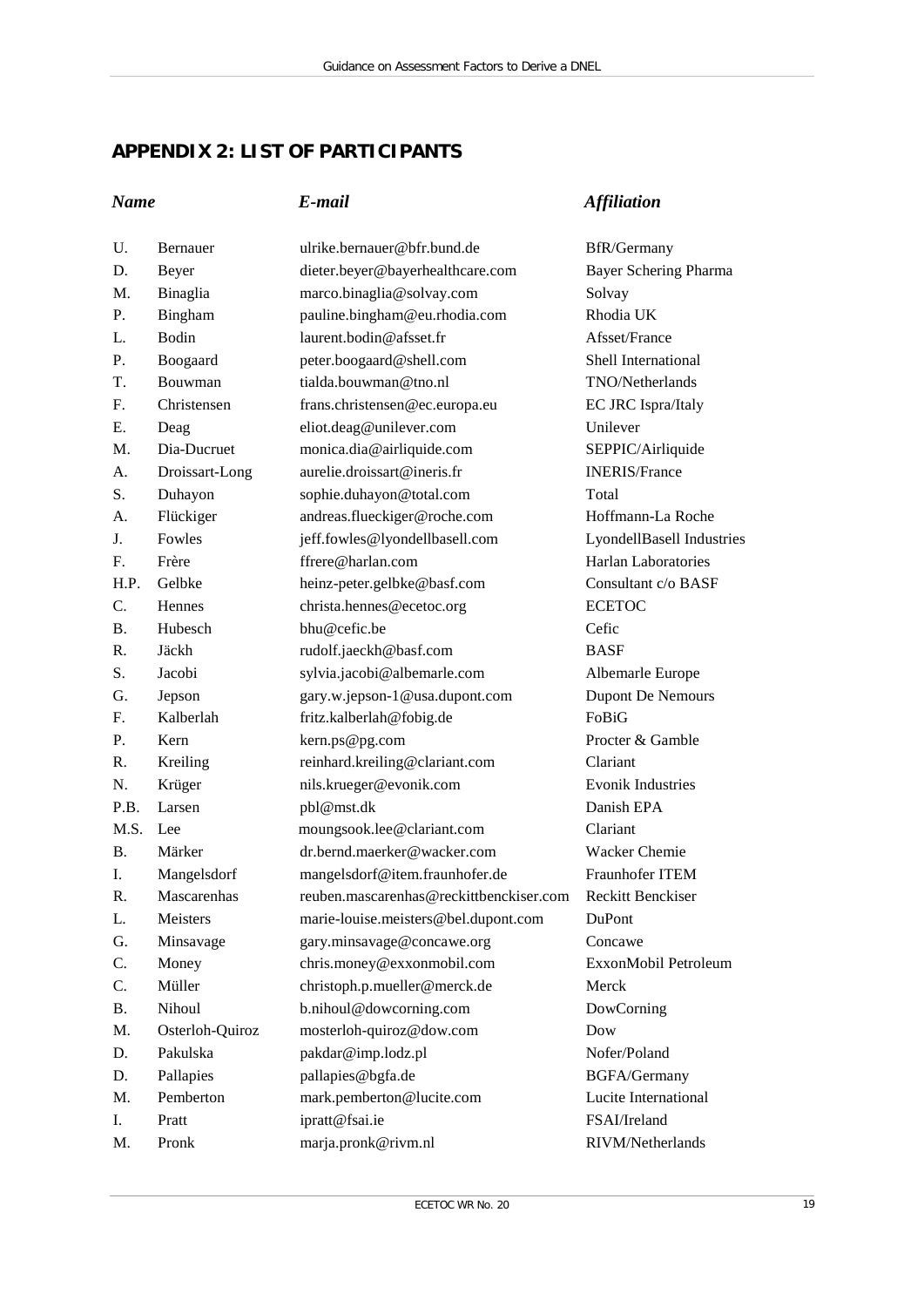| C.   | Rodriguez       | rodriguez.c.3@pg.com                    | Procter & Gamble         |
|------|-----------------|-----------------------------------------|--------------------------|
| G.   | Rusch           | george.rusch@honeywell.com              | Honeywell                |
| Е.   | Rushton         | erik.k.rushton@exxonmobil.com           | ExxonMobil               |
| S.   | Schäfer         | sandra.schaefer@ipw-rheinmain.de        | IPW (Evonik)             |
| Κ.   | Schmallenbach   | katrin.schmallenbach@henkel.com         | Henkel                   |
| M.   | Schütte         | marion.schuette@evonik.com              | <b>Evonik Industries</b> |
| G.   | Schüürmann      | gerrit.schuurmann@ufz.de                | UFZ, Leipzig/Germany     |
| D.   | <b>Schwartz</b> | dirk.schwartz@nycomed.com               | Nycomed                  |
| C.   | Sehner          | claudia.sehner@boehringer-ingelheim.com | Boehringer Ingelheim     |
| V.   | Soballa         | volker.soballa@evonik.com               | <b>Evonik Industries</b> |
| Κ.   | van Londen      | kim.vanlonden@akzonobel.com             | AkzoNobel                |
| H.J. | Wiegand         | hans-juergen.wiegand@evonik.com         | <b>Evonik Industries</b> |
| S.   | Williams        | williams@bp.com                         | <b>BP</b>                |
| А.   | Wilschut        | annette.wilschut@dsm.com                | <b>DSM</b>               |
|      |                 |                                         |                          |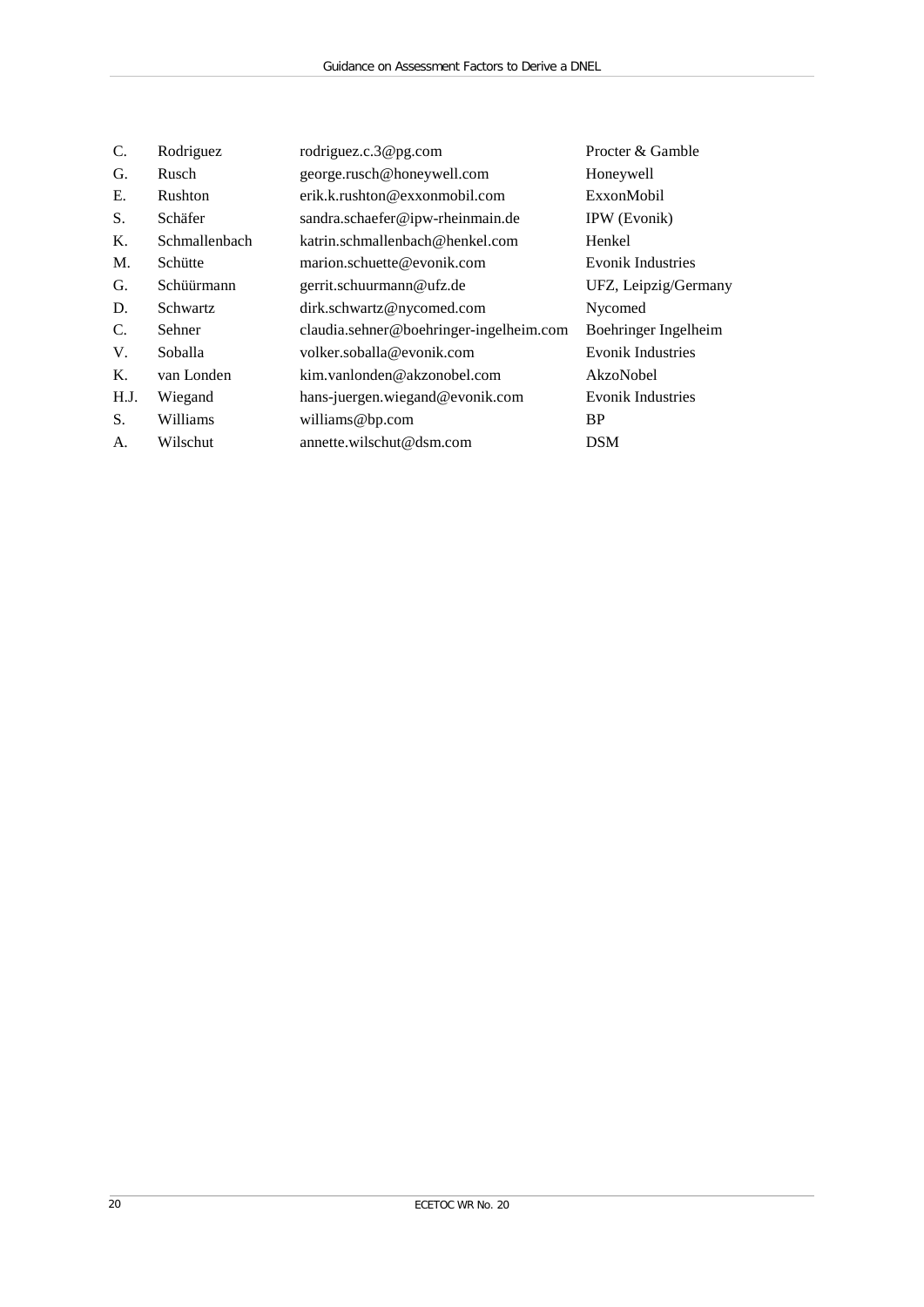# <span id="page-26-0"></span>**APPENDIX 3: ORGANISING COMMITTEE**

Mark Pemberton, Lucite International

Hans-Jürgen Wiegand, Evonik Industries

Dieter Beyer, BayerHealthcare

Peter Boogaard, Shell

Christa Hennes, ECETOC

Inge Mangelsdorf, Fraunhofer ITEM

George Rusch, Honeywell

and other members of the ECETOC Task Force on 'Guidance on Assessment Factors to Derive a DNEL' (Technical Report No.110).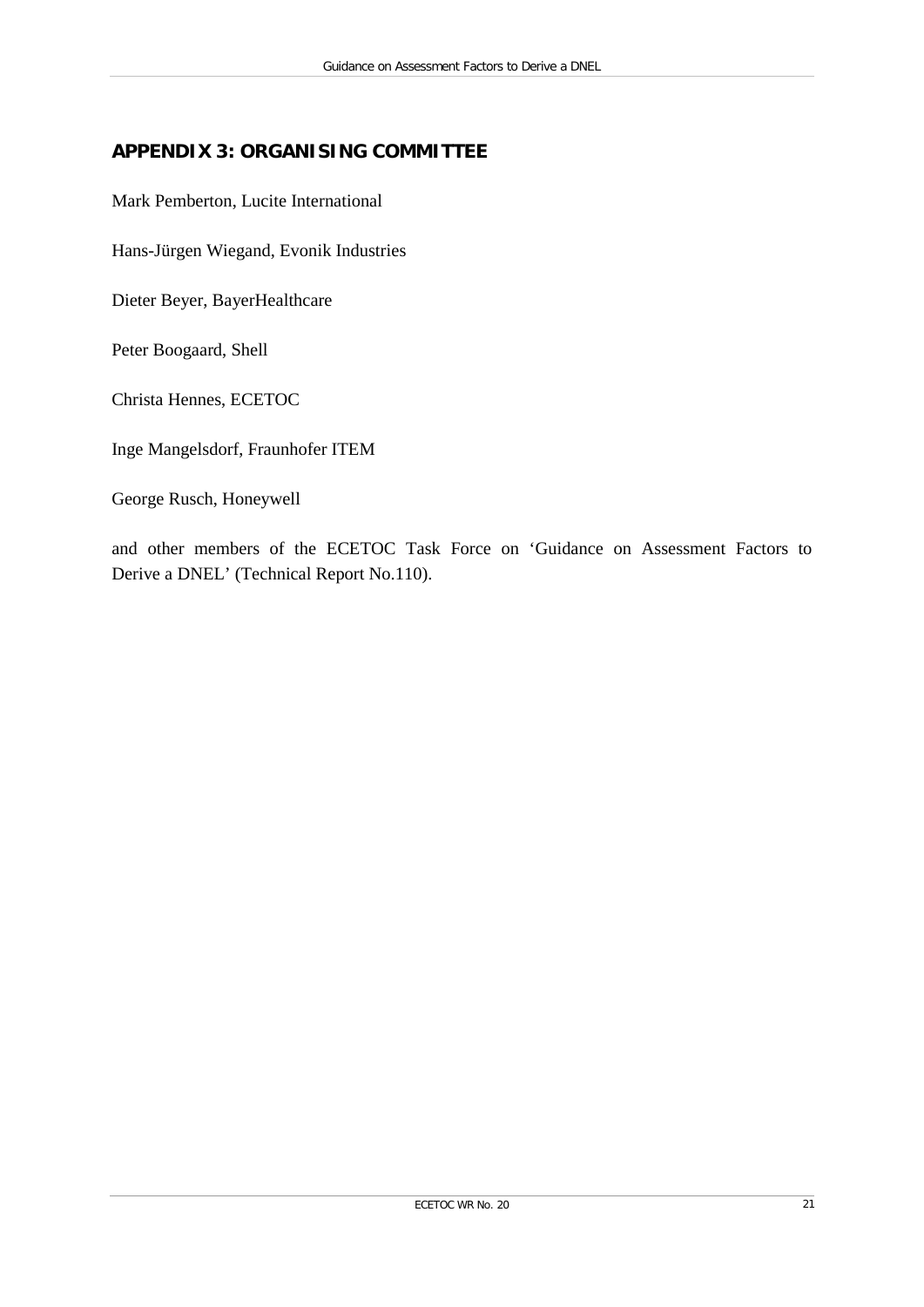# **ECETOC WORKSHOP REPORTS**

No. Title

- No. 1 Availability, Interpretation and Use of Environmental Monitoring Data. 20-21 March 2003, Brussels
- No. 2 Strategy Report on Challenges, Opportunities and Research Needs Arising from the Definition, Assessment and Management of Ecological Quality Status as Required by the EU Water Framework Directive Based on the Workshop EQS and WFD versus PNEC and REACh - Are They Doing the Job? 27-28 November 2003, Budapest
- No. 3 Use of Human Data in Risk Assessment. 23-24 February 2004, Cardiff
- No. 4 Influence of Maternal Toxicity in Studies on Developmental Toxicity. 2 March 2004, Berlin
- No. 5 Alternative Testing Approaches in Environmental Risk Assessment. 7-9 July 2004, Crécy-la-Chapelle
- No. 6 Chemical Pollution, Respiratory Allergy and Asthma. 16-17 June 2005, Leuven
- No. 7 Testing Strategies to Establish the Safety of Nanomaterials. 7-8 November 2005, Barcelona
- No. 8 Societal Aspects of Nanotechnology. 9 November 2005, Barcelona
- No. 9 Refinement of Mutagenicity / Genotoxicity Testing. 23-24 April 2007, Malta
- No. 10 Biodegradation and Persistence. 26-27 June 2007, Holmes Chapel
- No. 11 Application of *'Omics* in Toxicology and Ecotoxicology: Case Studies and Risk Assessment. 6-7 December 2007, Malaga
- No. 12 Triggering and Waiving Criteria for the Extended One-Generation Reproduction Toxicity Study. 14-15 April 2008, Barza d'Ispra
- No. 13 Counting the Costs and Benefits of Chemical Controls: Role of Environmental Risk Assessment in Socio-Economic Analysis. 4 June 2008, Brussels
- No. 14 Use of Markers for Improved Retrospective Exposure Assessment in Epidemiology Studies. 24-25 June 2008, Brussels
- No. 15 The Probabilistic Approaches for Marine Hazard Assessment. 18-19 June 2008, Oslo
- No. 16 Guidance on Interpreting Endocrine Disrupting Effects. 29-30 June 2009, Barcelona
- No. 17 Significance of Bound Residues in Environmental Risk Assessment. 14-15 October 2009, Brussels
- No. 18 The Enhancement of the Scientific Process and Transparency of Observational Epidemiology Studies. 24-25 September 2009, London
- No. 19 'Omics in (Eco)toxicology: Case Studies and Risk Assessment. 22-23 February 2010, Malaga
- No. 20 Guidance on Assessment Factors to a Derive DNEL. 25 March 2010, Barza d'Ispra

All ECETOC reports can be downloaded from [www.ecetoc.org.](http://www.ecetoc.org/)